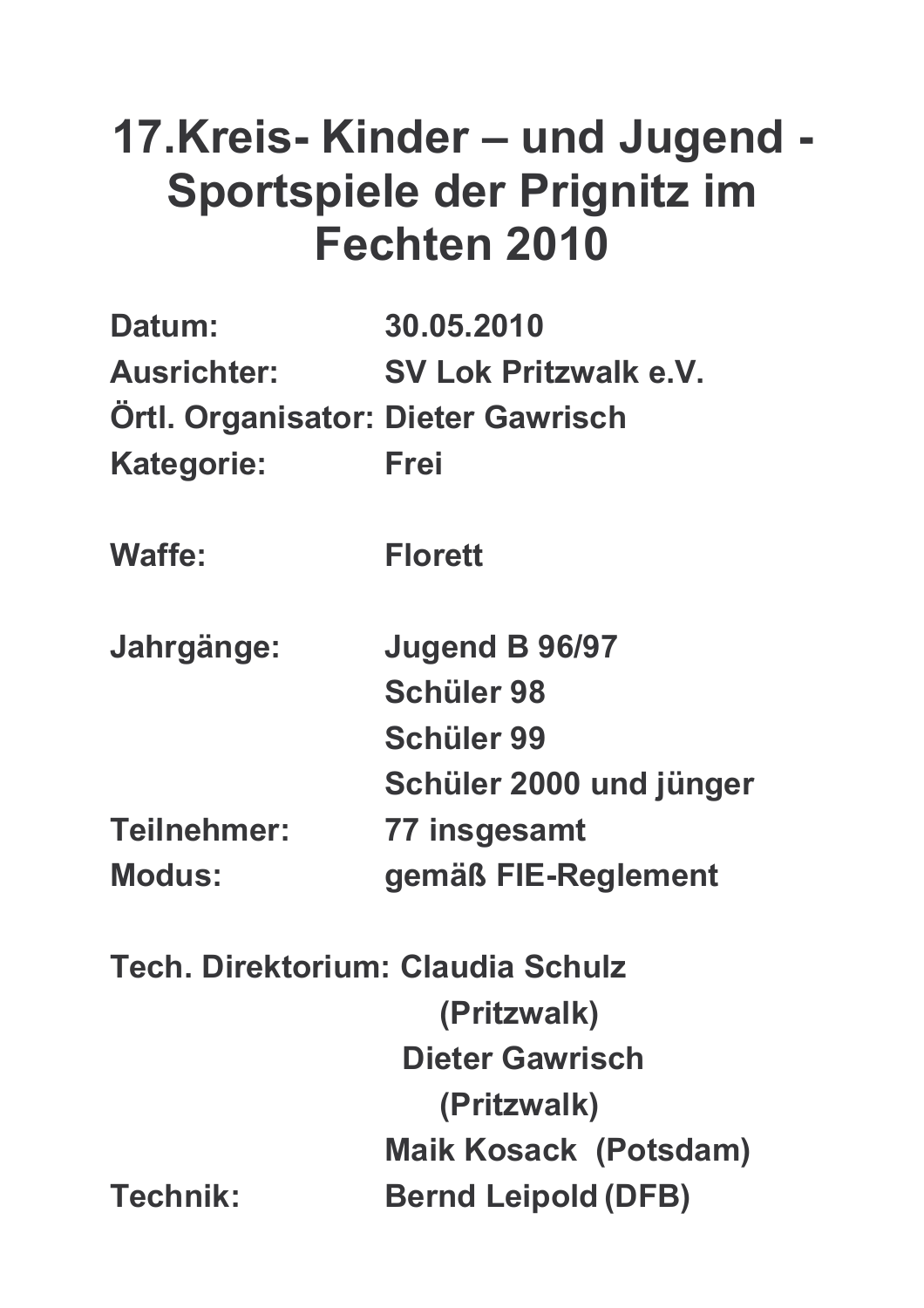### Damenflorett Jugend B 1996 1997

Runden, Durchg. Nr 1

| <b>Runde Nr 1</b>          |   |                |                |                |   |        |   |                          |                | S/G | <b>Index</b>   | <b>GT</b> |
|----------------------------|---|----------------|----------------|----------------|---|--------|---|--------------------------|----------------|-----|----------------|-----------|
| LEHMANN-LUND Aliyya        |   |                |                | V              | V | V      | 3 | 4                        | -V             | 5/8 | 10             | 33        |
| <b>STOSS Elisabeth</b>     |   |                | V              | V <sub>3</sub> | 4 | V      | 1 | V                        |                | 5/8 | 10             | 29        |
| <b>IWERS Charlotte</b>     | 3 | $\overline{0}$ |                | V <sub>2</sub> | V |        | 0 |                          |                | 5/8 | $\overline{2}$ | 25        |
| <b>KOBER Luise</b>         |   | 2              | $\overline{2}$ |                | 3 | $\vee$ | 1 | $\overline{\mathcal{A}}$ | $\overline{1}$ | 1/8 | $-13$          | 19        |
| <b>WOLF Lea</b>            |   | V              | 1              | V              |   | V      | 1 | 2                        | $\vee$         | 4/8 | $-10$          | 25        |
| <b>APEL Viona</b>          |   | $\Omega$       | 1              | 2              | 4 |        | 1 | $\Omega$                 | -3             | 0/8 | $-28$          | 12        |
| <b>HAMMERS Maike</b>       |   | V              | V              | V              | V | V      |   | V                        | V              | 8/8 | 33             | 40        |
| <b>KALAMEJA Angelicque</b> |   |                | $\mathcal{P}$  | V              | V | $\vee$ | 0 |                          | $\overline{0}$ | 4/8 | $-7$           | 23        |
| POLAKIEWICZ Alicja         |   | $\vee$         | 2              | $\vee$         | 4 |        | O |                          |                | 4/8 | 3              | 28        |
|                            |   |                |                |                |   |        |   |                          |                |     |                |           |

Platzierung, Durchg. Nr 1

| PI             | <b>Name</b>                    | <b>Vorname</b>   | <b>Verein</b>                                       |     | Siege/<br><b>Gefechte</b> | Ind            | <b>GT</b>         | <b>Platzierung</b> |
|----------------|--------------------------------|------------------|-----------------------------------------------------|-----|---------------------------|----------------|-------------------|--------------------|
| 1              | <b>HAMMERS</b>                 | <b>Maike</b>     | <b>SVE</b><br><b>ALTENBURG</b>                      | 8/8 | 1.000                     | 33             | 40                | qualifiziert       |
| $\overline{2}$ | <b>LEHMANN-</b><br><b>LUND</b> | Aliyya           | <b>OSC</b><br><b>POTSDAM</b>                        | 5/8 | 0.625                     | 10             | 33                | qualifiziert       |
| 3              | <b>STOSS</b>                   | <b>Elisabeth</b> | <b>FSC JENA</b>                                     | 5/8 | 0.625                     | 10             | 29                | qualifiziert       |
| 4              | <b>IWERS</b>                   | Charlotte        | <b>OSC</b><br><b>POTSDAM</b>                        | 5/8 | 0.625                     | $\overline{2}$ | 25                | qualifiziert       |
| 5              | <b>POLAKIEWICZ</b>             | Alicja           | <b>FECHTCLUB</b><br><b>BERLIN</b><br><b>SÜDWEST</b> | 4/8 | 0.500                     | 3              | 28                | qualifiziert       |
| 6              | <b>KALAMEJA</b>                | Angelicque       | <b>SV LOK</b><br><b>PRITZWALK</b>                   | 4/8 | 0.500                     | $-7$           | 23                | qualifiziert       |
| $\overline{7}$ | <b>WOLF</b>                    | Lea              | <b>OSC</b><br><b>POTSDAM</b>                        | 4/8 | 0.500                     | $-10$          | 25                | qualifiziert       |
| 8              | <b>KOBER</b>                   | Luise            | <b>FSC JENA</b>                                     | 1/8 | 0.125                     | $-13$          | 19                | qualifiziert       |
| 9              | <b>APEL</b>                    | Viona            | <b>FECHTCLUB</b><br><b>BERLIN</b><br><b>SÜDWEST</b> | 0/8 | 0.000                     | $-28$          | $12 \overline{ }$ | ausgeschieden      |

#### **Viertelfinale bis Finale**

1 HAMMERS Maike

**HAMMERS Maike**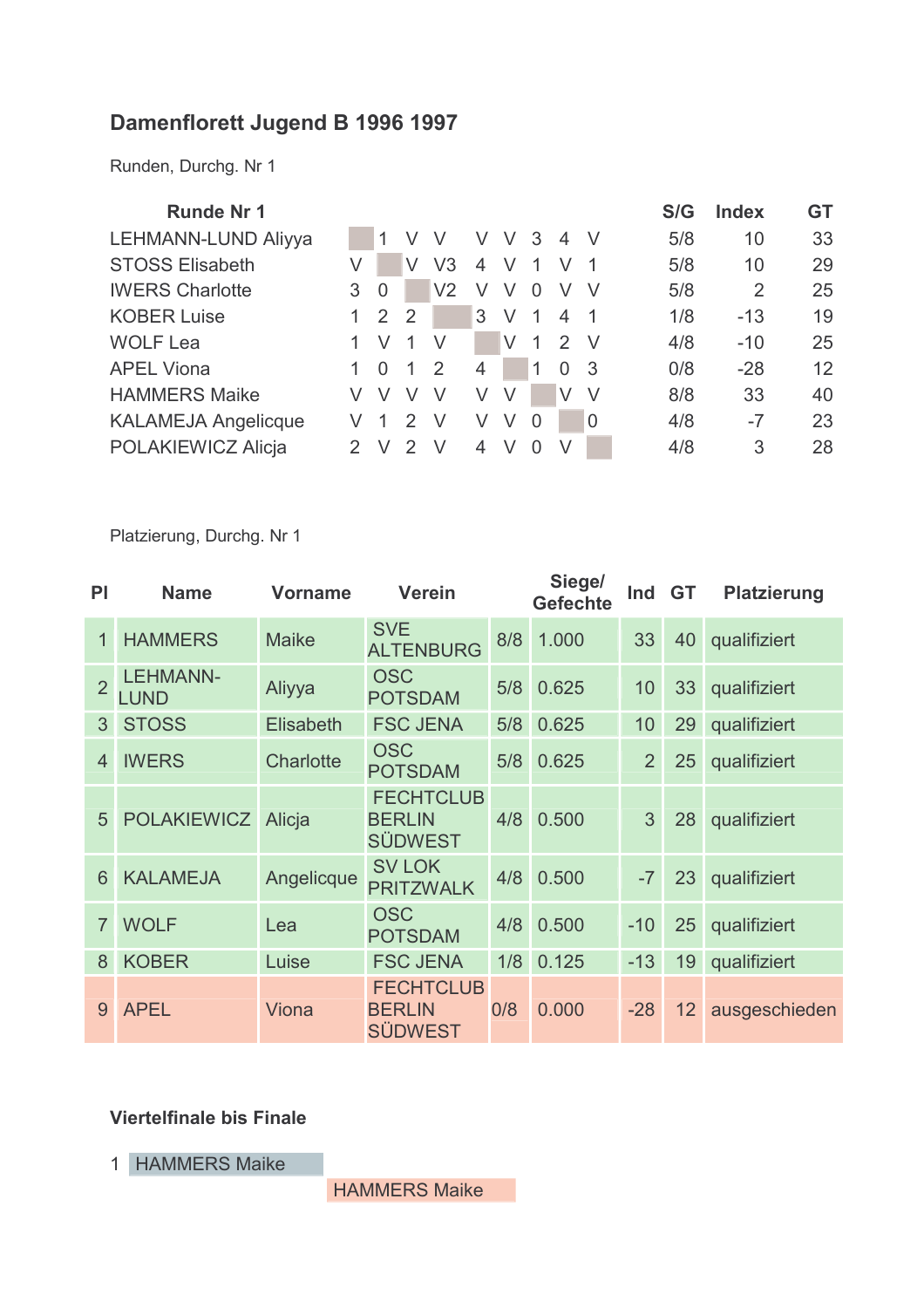

2 LEHMANN-LUND Aliyya  $10/9$ 

### Endergebnis Jugend B Damenflorett nach Jahrgängen

### **Damenflorett Jahrgang 1996**

|                | Maike  | <b>Hammers</b> | <b>SVE Altenburg</b>     |
|----------------|--------|----------------|--------------------------|
| $\overline{2}$ | Aliyya | Lehmann-Lund   | <b>OSC Potsdam</b>       |
| 3              | Lea    | Wolf           | <b>OSC Potsdam</b>       |
| 3              | Viona  | Apel           | Fechtclub Berlin Südwest |

### Damenflorett Jahrgang 1997

| $\boldsymbol{\mathcal{A}}$<br>л. | $- \cdot$<br>$\sim$ 11<br>- - - | <b>lena</b><br>. |
|----------------------------------|---------------------------------|------------------|
|                                  |                                 |                  |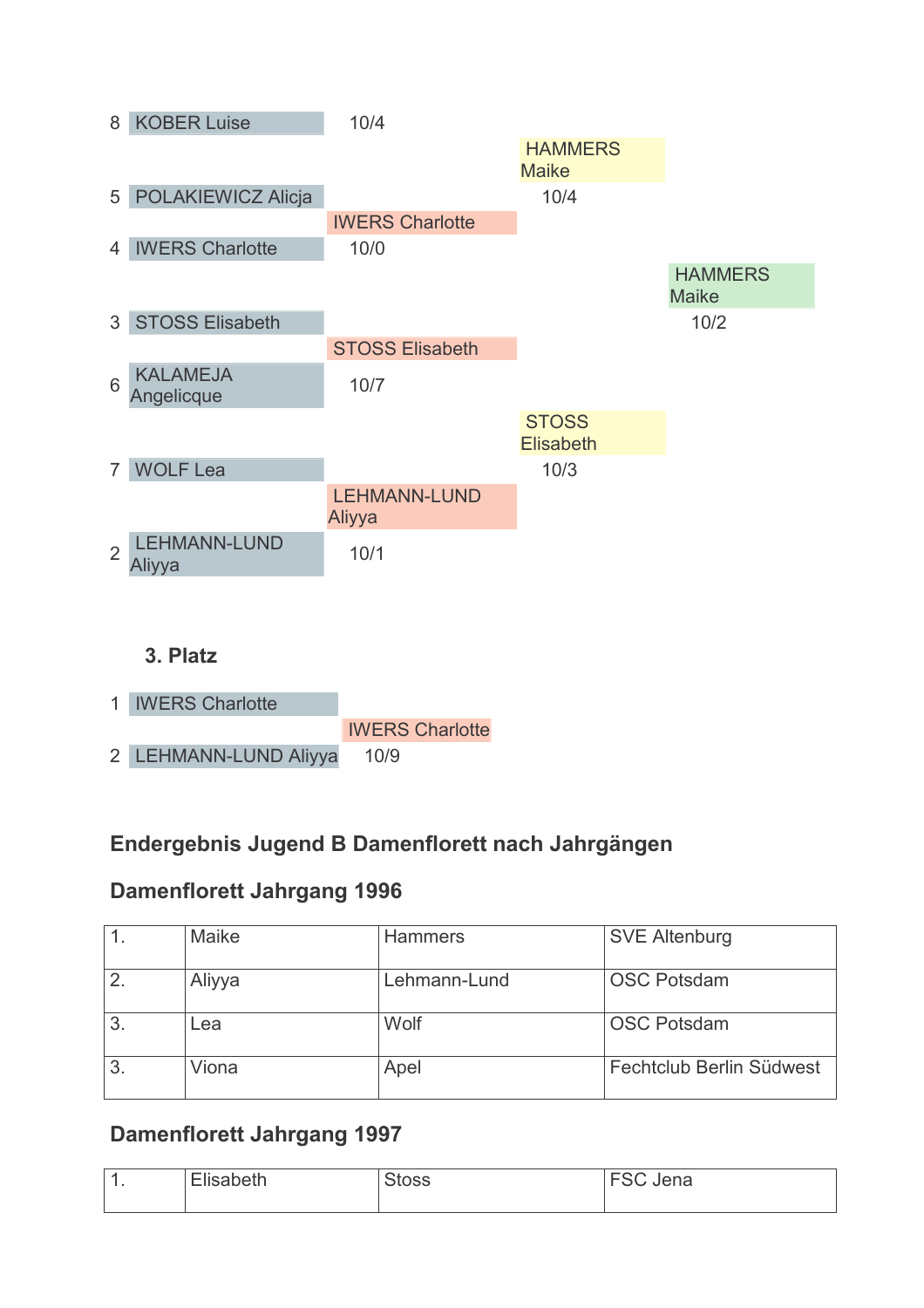| 2  | Charlotte  | <i>lwers</i> | <b>OSC Potsdam</b>       |
|----|------------|--------------|--------------------------|
| 3. | Angelicque | Kalameja     | <b>SV Lok Pritzwalk</b>  |
| 3. | Alicja     | Polakiewicz  | Fechtclub Berlin Südwest |
| 5  | Luise      | Kober        | <b>FSC Jena</b>          |

# Herrenflorett Jugend B 1996 1997

Runden, Durchg. Nr 1

| <b>Runde Nr 1</b>         |     |    |                 |                |   |     | S/G Index      | GT        |
|---------------------------|-----|----|-----------------|----------------|---|-----|----------------|-----------|
| <b>MITTELSTÄDT Elias</b>  |     | 3  | 1               | V              | V | 2/4 | -1             | 14        |
| <b>HORSTMANN Manuel</b>   | V   |    | V               | 4              | V | 3/4 | $\overline{7}$ | 19        |
| <b>WENDLAND Julius</b>    | V   | 3  |                 | 3              | V | 2/4 | 4              | 16        |
| <b>SOURISSEAUX Enrico</b> | 2   | V  | V               |                | V | 3/4 | 5              | 17        |
| <b>RICHNOW Johannes</b>   | 3   | 1  | 1               | 0              |   | 0/4 | $-15$          | 5         |
| <b>Runde Nr 2</b>         |     |    |                 |                |   | S/G | <b>Index</b>   | <b>GT</b> |
| <b>HERTEL Mathis</b>      |     | 2  | $\mathcal{P}^-$ | -3             | 0 | 0/4 | -11            | 7         |
| <b>NERLICH Kjeld</b>      | V   |    | 0               | V <sub>4</sub> | V | 3/4 | $\overline{2}$ | 14        |
| <b>BAHNER Lorenz</b>      | V3V |    |                 | $\overline{2}$ | V | 3/4 | 9              | 15        |
| <b>KÖHLER Tjard</b>       | V   | -1 | V3              |                | 3 | 2/4 | $-2$           | 12        |
| <b>HITZEL Florian</b>     | V   | 4  | 1               | $\vee$         |   | 2/4 | $\overline{2}$ | 15        |

| PI            | <b>Name</b>        | <b>Vorname</b> | <b>Verein</b>                   |     | Siege/<br><b>Gefechte</b> | Ind            |    | <b>GT</b> Platzierung |
|---------------|--------------------|----------------|---------------------------------|-----|---------------------------|----------------|----|-----------------------|
|               | <b>BAHNER</b>      | Lorenz         | <b>TSV</b><br><b>HITZACKER</b>  | 3/4 | 0.750                     | 9              | 15 | qualifiziert          |
| $\mathcal{P}$ | <b>HORSTMANN</b>   | <b>Manuel</b>  | <b>TSV BERLIN</b><br>- WITTENAU | 3/4 | 0.750                     | 7              | 19 | qualifiziert          |
| 3             | <b>SOURISSEAUX</b> | Enrico         | <b>FSC JENA</b>                 | 3/4 | 0.750                     | 5              | 17 | qualifiziert          |
|               | <b>NERLICH</b>     | <b>Kjeld</b>   | <b>OSC</b><br><b>POTSDAM</b>    | 3/4 | 0.750                     | $\overline{2}$ | 14 | qualifiziert          |
| 5             | <b>WENDLAND</b>    | <b>Julius</b>  | <b>OSC</b><br><b>POTSDAM</b>    | 2/4 | 0.500                     | $\overline{4}$ | 16 | qualifiziert          |
| 6             | <b>HITZEL</b>      | Florian        | SV ATH.                         | 2/4 | 0.500                     | $\overline{2}$ | 15 | qualifiziert          |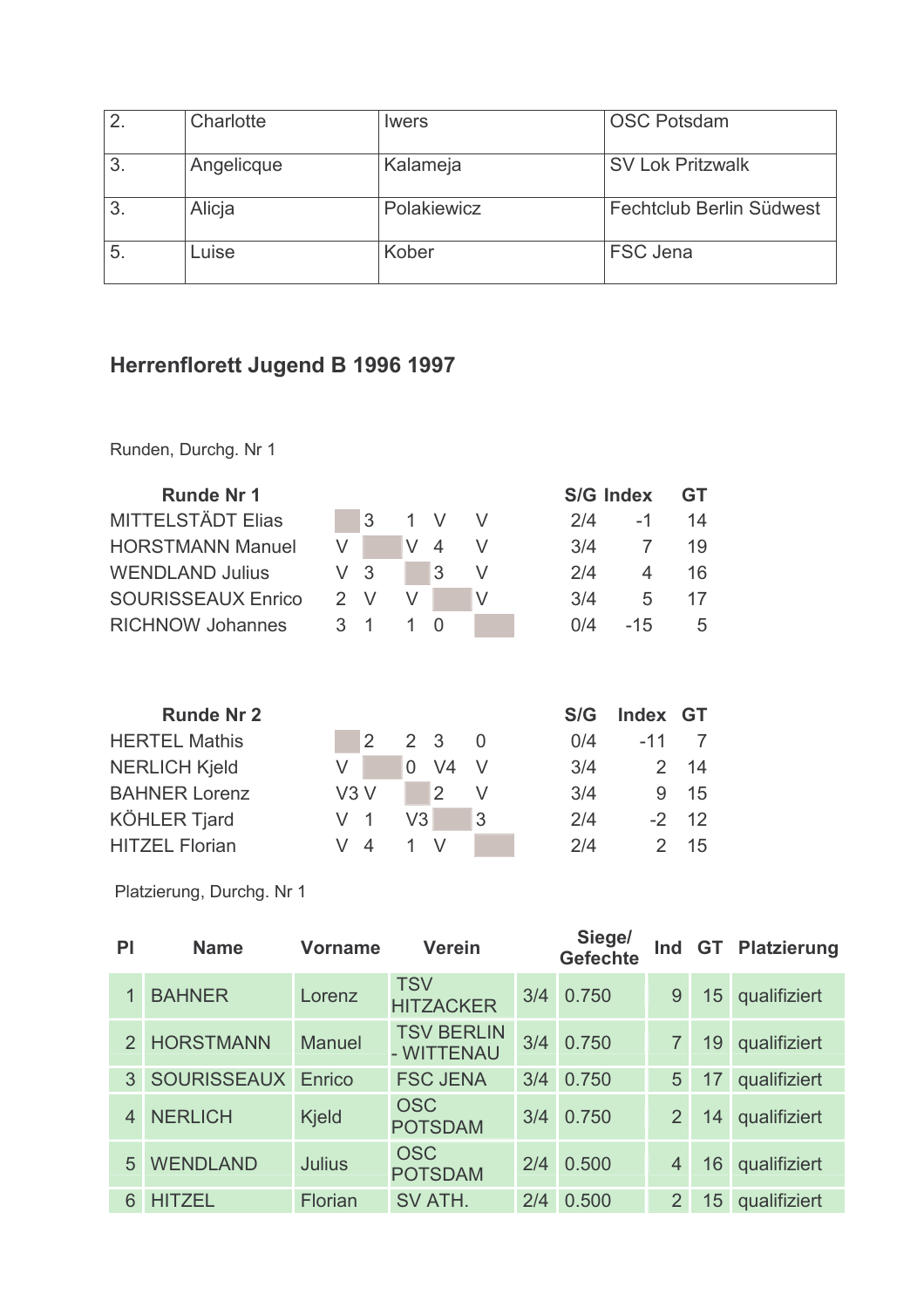|    |                    |               | <b>ORANIENBU</b><br><b>RG</b>                              |     |       |       |                 |              |
|----|--------------------|---------------|------------------------------------------------------------|-----|-------|-------|-----------------|--------------|
|    | <b>MITTELSTÄDT</b> | <b>Elias</b>  | <b>TSV BERLIN</b><br>- WITTENAU                            | 2/4 | 0.500 | $-1$  | 14              | qualifiziert |
| 8  | <b>KÖHLER</b>      | <b>Tjard</b>  | <b>TSV BERLIN</b><br>- WITTENAU                            | 2/4 | 0.500 | $-2$  | 12 <sup>2</sup> | qualifiziert |
|    | <b>HERTEL</b>      | <b>Mathis</b> | <b>OSC</b><br><b>POTSDAM</b>                               | 0/4 | 0.000 | $-11$ |                 | qualifiziert |
| 10 | <b>RICHNOW</b>     |               | <b>USC</b><br><b>Johannes VIADRINA</b><br><b>FRANKFURT</b> | 0/4 | 0.000 | $-15$ | 5               | qualifiziert |

#### 16er DA

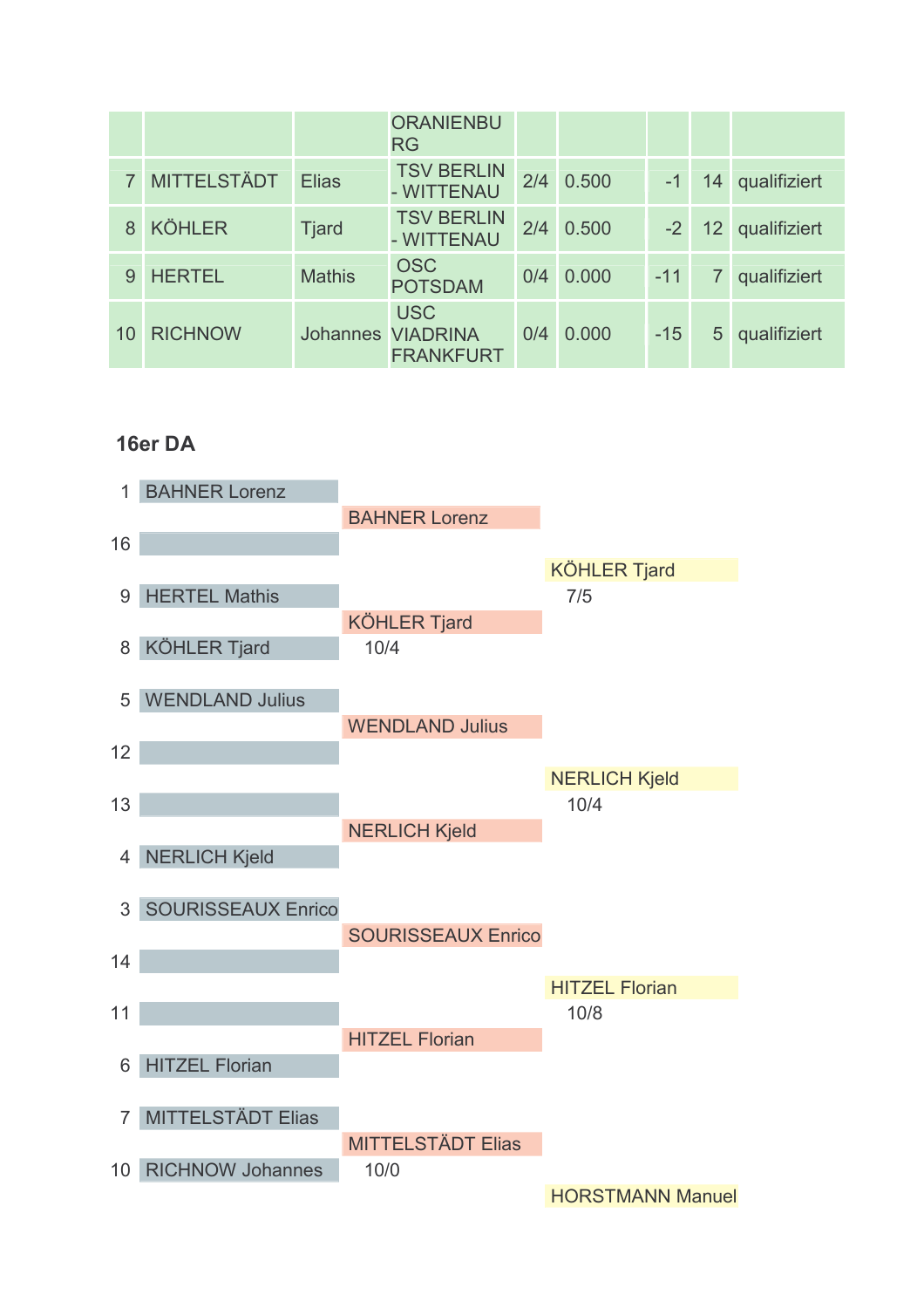

- 4 MITTELSTÄDT Elias **BRD**  $10/2$
- 3 WENDLAND Julius **BRD WENDLAND Julius** 6 RICHNOW Johannes **BRD**  $10/0$  $\overline{7}$ **SOURISSEAUX Enrico** 2 SOURISSEAUX Enrico

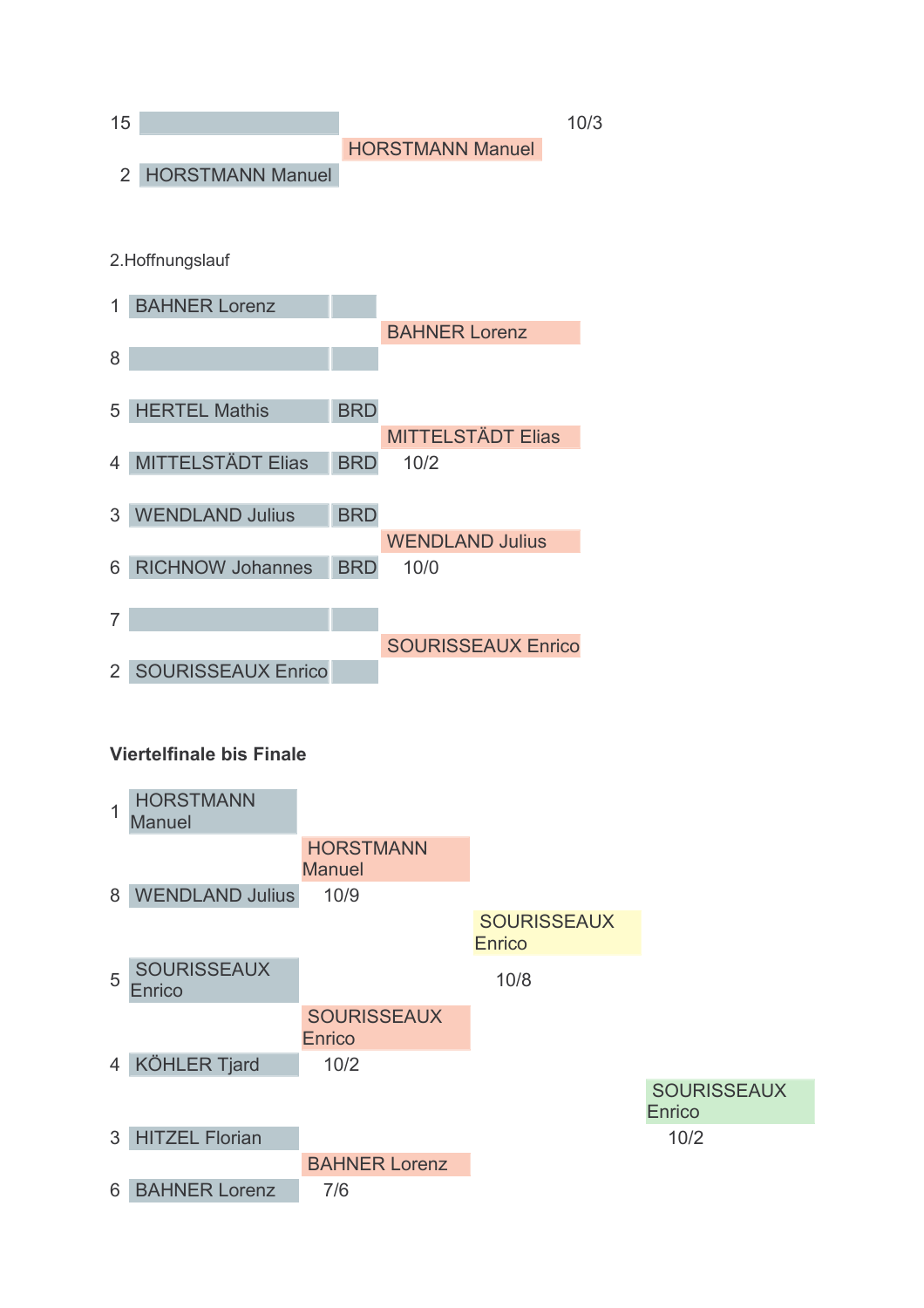|                |                                    |                      | <b>BAHNER Lorenz</b> |
|----------------|------------------------------------|----------------------|----------------------|
|                | <b>MITTELSTÄDT</b><br><b>Elias</b> |                      | 6/5                  |
|                |                                    | <b>NERLICH Kjeld</b> |                      |
| $\overline{2}$ | <b>NERLICH Kjeld</b>               | 8/7                  |                      |
|                |                                    |                      |                      |
|                | Gefecht um den 3. Platz            |                      |                      |
|                | Horstmaann<br><b>Manuel</b>        |                      |                      |
|                |                                    | Horstmann, Manuel    |                      |

# Endergebnis Jugend B Herrenflorett nach Jahrgängen

### **Herrenflorett Jahrgang 1996**

|    | Enrico       | Sourisseaux    | FSC Jena                   |
|----|--------------|----------------|----------------------------|
|    |              |                |                            |
| 2. | Lorenz       | <b>Bahner</b>  | <b>TSV Hitzacker</b>       |
|    |              |                |                            |
| 3. | Kjeld        | <b>Nerlich</b> | <b>OSC Potsdam</b>         |
|    |              |                |                            |
| 3. | Florian      | <b>Hitzel</b>  | SV Athletik Oranienburg    |
|    |              |                |                            |
| 5. | <b>Tjard</b> | Köhler         | <b>TSV Berlin-Wittenau</b> |
|    |              |                |                            |

# **Herrenflorett Jahrgang 1997**

|                  | Manuel          | Horstmann      | <b>TSV Berlin-Wittenau</b>            |
|------------------|-----------------|----------------|---------------------------------------|
| $\overline{2}$ . | Julius          | Wendland       | <b>OSC Potsdam</b>                    |
| 3                | <b>Elias</b>    | Mittelstädt    | <b>TSV Berlin-Wittenau</b>            |
| 3 <sub>1</sub>   | <b>Mathis</b>   | Hertel         | <b>OSC Potsdam</b>                    |
| 5 <sub>1</sub>   | <b>Johannes</b> | <b>Richnow</b> | <b>USC Viadrina</b><br>Frankfurt/Oder |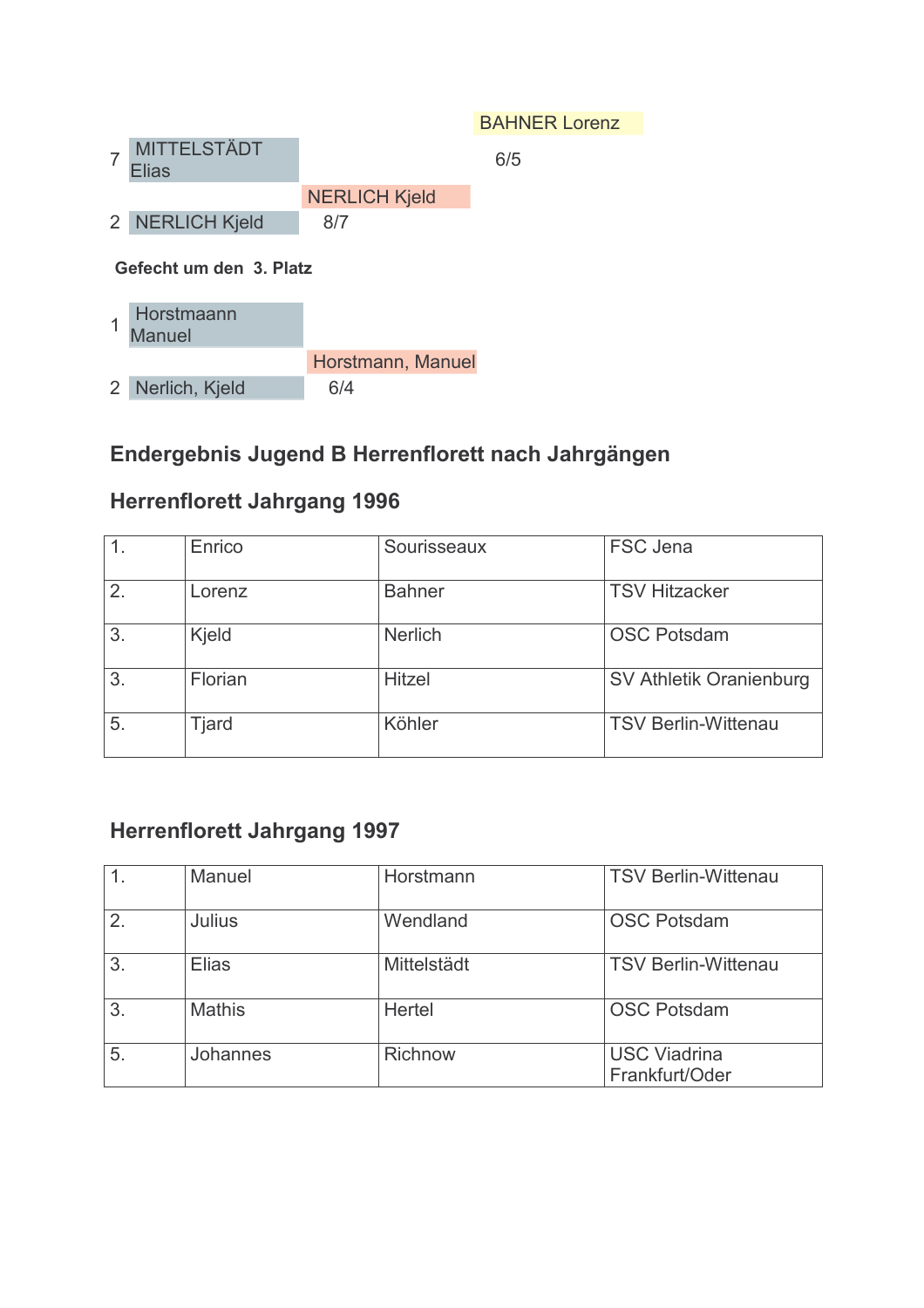# Damenflorett Jahrgang 2000 und jünger

Runden, Durchg. Nr 1

| 10        |
|-----------|
| 15        |
| 6         |
| 20        |
| 17        |
|           |
| <b>GT</b> |
| 13        |
| 16        |
| 14        |
| 20        |
|           |

| PI             | <b>Name</b>        | <b>Vorname</b>   | <b>Verein</b>                                       |     | Siege/<br><b>Gefechte</b> | Ind GT |    | <b>Platzierung</b> |
|----------------|--------------------|------------------|-----------------------------------------------------|-----|---------------------------|--------|----|--------------------|
| $\overline{1}$ | <b>HÄUSLER</b>     | Chantall         | <b>FECHTCLUB</b><br><b>BERLIN</b><br><b>SÜDWEST</b> | 4/4 | 1.000                     | 12     | 20 | qualifiziert       |
| 1              | <b>GANSTER</b>     | Friederike       | <b>OSC POTSDAM</b>                                  | 4/4 | 1.000                     | 12     | 20 | qualifiziert       |
| 3              | <b>AMPONG</b>      | Elisha           | <b>FECHTCLUB</b><br><b>BERLIN</b><br><b>SÜDWEST</b> | 3/4 | 0.750                     | 6      | 17 | qualifiziert       |
| $\overline{4}$ | <b>KRESSIN</b>     | Luise            | <b>SV BLAU WEIß</b><br><b>KLEINMACHNOW</b>          | 3/4 | 0.750                     | 2      | 16 | qualifiziert       |
| 5              | <b>VADERS</b>      | Sara             | <b>SV BLAU WEIß</b><br><b>KLEINMACHNOW</b>          | 2/4 | 0.500                     | 1      | 15 | qualifiziert       |
| 6              | <b>SCHURTZMANN</b> | Anna             | <b>OSC POTSDAM</b>                                  | 1/4 | 0.250                     | $-2$   | 14 | qualifiziert       |
| $\overline{7}$ | <b>LANGE</b>       | <b>Henriette</b> | <b>OSC POTSDAM</b>                                  | 1/4 | 0.250                     | $-5$   | 13 | qualifiziert       |
| 8              | <b>LUGOWSKI</b>    | Leah             | <b>SV LOK</b><br><b>PRITZWALK</b>                   | 1/4 | 0.250                     | $-5$   | 10 | qualifiziert       |
| 9              | <b>SCHIFFNER</b>   | Inga             | <b>OSC POTSDAM</b>                                  | 1/4 | 0.250                     | $-7$   | 12 | ausgeschie<br>den  |
| 10             | <b>KRESSIN</b>     | Fanny            | <b>SV BLAU WEIß</b><br><b>KLEINMACHNOW</b>          | 0/4 | 0.000                     | $-14$  | 6  | ausgeschie<br>den  |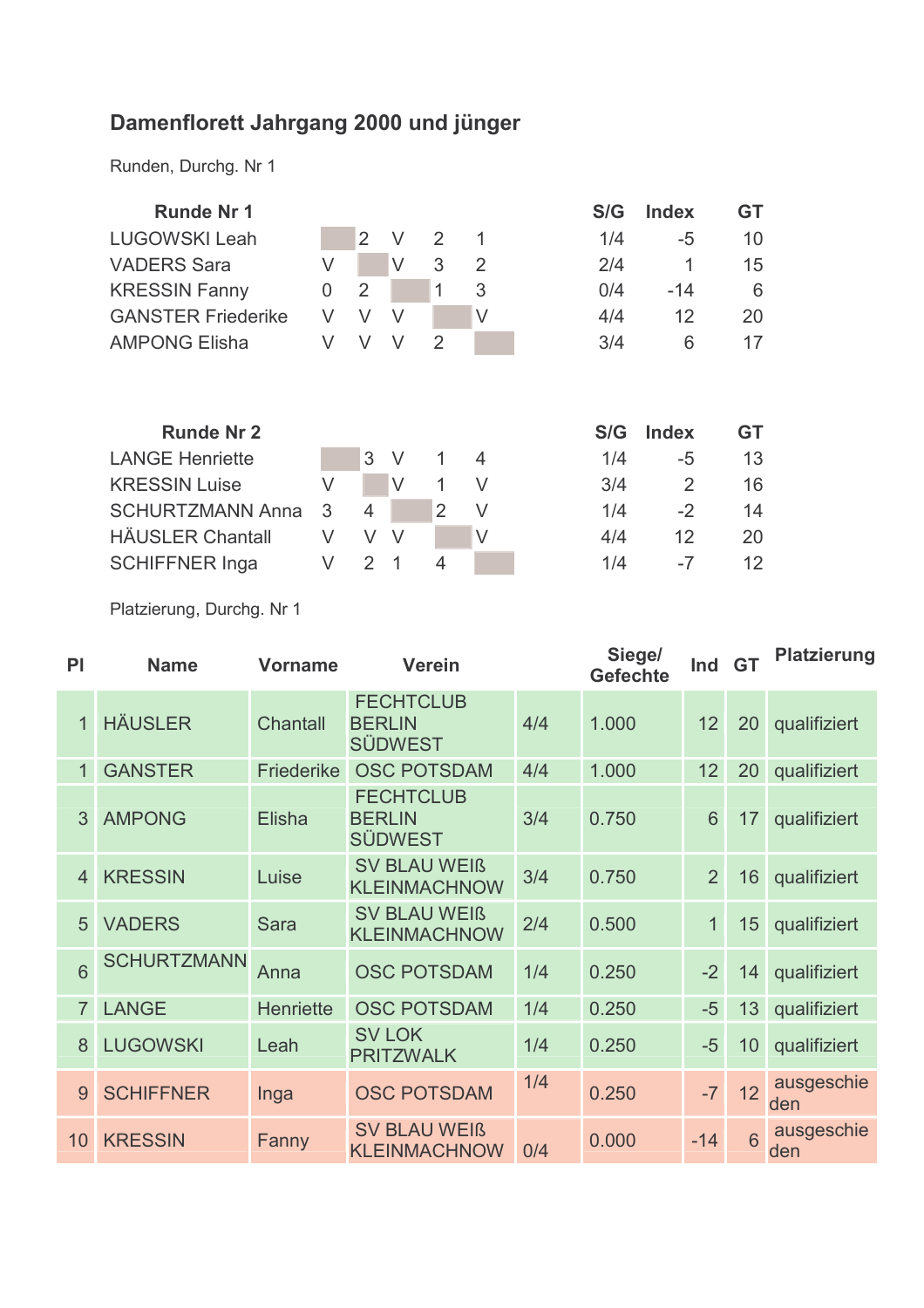

#### 3. Platz

1 VADERS Sara **AMPONG Elisha** 2 AMPONG Elisha  $10/6$ 

### Endergebnis Damenflorett Jahrgang 2000 und jünger

|                | Friederike | Ganster        | <b>OSC Potsdam</b>        |
|----------------|------------|----------------|---------------------------|
| $\overline{2}$ | Chantall   | Häusler        | Fechtclub Berlin Südwest  |
| 3.             | Elisha     | Ampong         | Fechtclub Berlin Südwest  |
|                | Sara       | Vaders         | SV Blau-Weiß Kleinmachnow |
| 5.             | Luise      | <b>Kressin</b> | SV Blau-Weiß Kleinmachnow |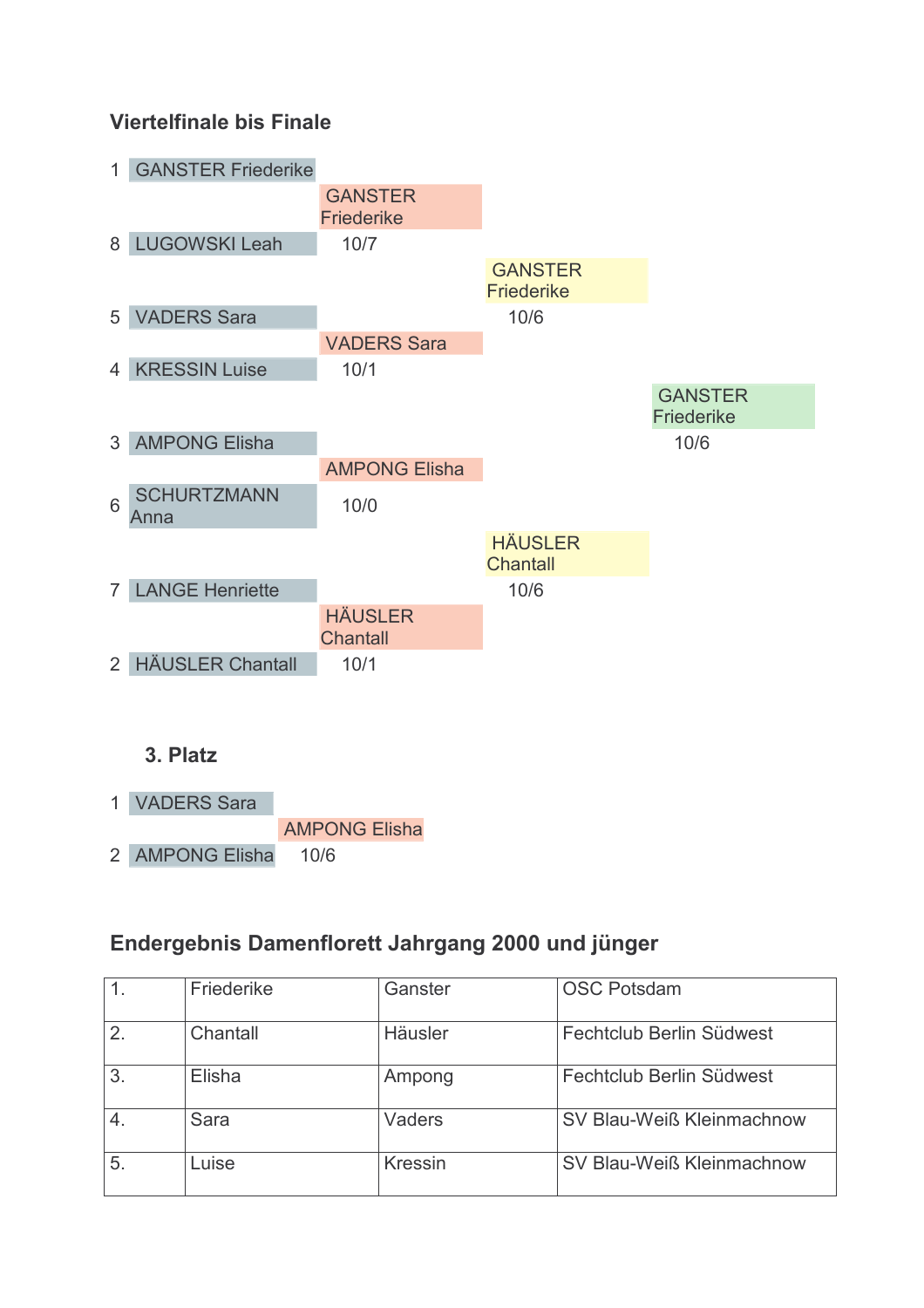| 6.             | Anna-Theresa | Schurtzmann    | <b>OSC Potsdam</b>        |
|----------------|--------------|----------------|---------------------------|
| 7 <sub>1</sub> | Henriette    | Lange          | <b>OSC Potsdam</b>        |
| 8.             | Leah         | Lugowski       | <b>SV Lok Pritzwalk</b>   |
| 9.             | Inga         | Schiffner      | <b>OSC Potsdam</b>        |
| 10.            | Fanny        | <b>Kressin</b> | SV Blau-Weiß Kleinmachnow |

# Herrenflorett Jahrgang 2000 und jünger

Runden, Durchg. Nr 1

| <b>Runde Nr 1</b>      |   |                |          |   |                |                | S/G | <b>Index</b>   | <b>GT</b> |
|------------------------|---|----------------|----------|---|----------------|----------------|-----|----------------|-----------|
| <b>KRAUSE Richard</b>  |   | V              | 0        | 0 | 0              |                | 1/4 | $-13$          | 5         |
| <b>GÜNTHER Oscar</b>   | 3 |                | 1        | 1 | 0              |                | 0/4 | $-15$          | 5         |
| <b>LECHNER Floyd</b>   | V | V              |          | 1 | $\overline{2}$ |                | 2/4 | $\overline{2}$ | 13        |
| <b>WERNER Lennart</b>  | V | V              | V        |   | V              |                | 4/4 | 17             | 20        |
| <b>DOERKS Felix</b>    | V | V              | V        | 1 |                |                | 3/4 | 9              | 16        |
| <b>Runde Nr 2</b>      |   |                |          |   |                |                | S/G | Index          | GT        |
| <b>SCHMIEDEL Anton</b> |   | 3              | $\Omega$ | 1 | 1              | $\overline{0}$ | 0/5 | $-20$          | 5         |
| <b>HOHN Jakob</b>      | V |                | V        | V | V              | $\Omega$       | 4/5 | 2              | 20        |
|                        |   |                |          |   |                |                |     |                |           |
| <b>PREISS Marlo</b>    | V | $\overline{4}$ |          | V | V              | 2              | 3/5 | 11             | 21        |
| <b>BOLDT Hendrik</b>   | V | $\overline{4}$ | $\Omega$ |   | 2              | 0              | 1/5 | $-10$          | 11        |
| <b>THIELE Sebstian</b> | V | 2              | $\Omega$ | V |                | 0              | 2/5 | -6             | 12        |
| <b>NAGEL Stefan</b>    | V | V              | V        | V | V              |                | 5/5 | 23             | 25        |

| PI | <b>Name</b>   | Vorname       | <b>Verein</b>                     |     | Siege/<br><b>Gefechte</b> | Ind           | <b>GT</b> | <b>Platzierung</b> |
|----|---------------|---------------|-----------------------------------|-----|---------------------------|---------------|-----------|--------------------|
|    | <b>NAGEL</b>  | <b>Stefan</b> | <b>SV LOK</b><br><b>PRITZWALK</b> | 5/5 | 1.000                     | 23            | 25        | qualifiziert       |
|    | <b>WERNER</b> | Lennart       | <b>OSC BERLIN</b>                 | 4/4 | 1.000                     |               | 20        | qualifiziert       |
|    | <b>HOHN</b>   | Jakob         | <b>OSC</b><br><b>POTSDAM</b>      | 4/5 | 0.800                     | $\mathcal{P}$ | 20        | qualifiziert       |
|    | <b>DOERKS</b> | <b>Felix</b>  | <b>SV LOK</b>                     |     | 0.750                     | 9             | 16        | qualifiziert       |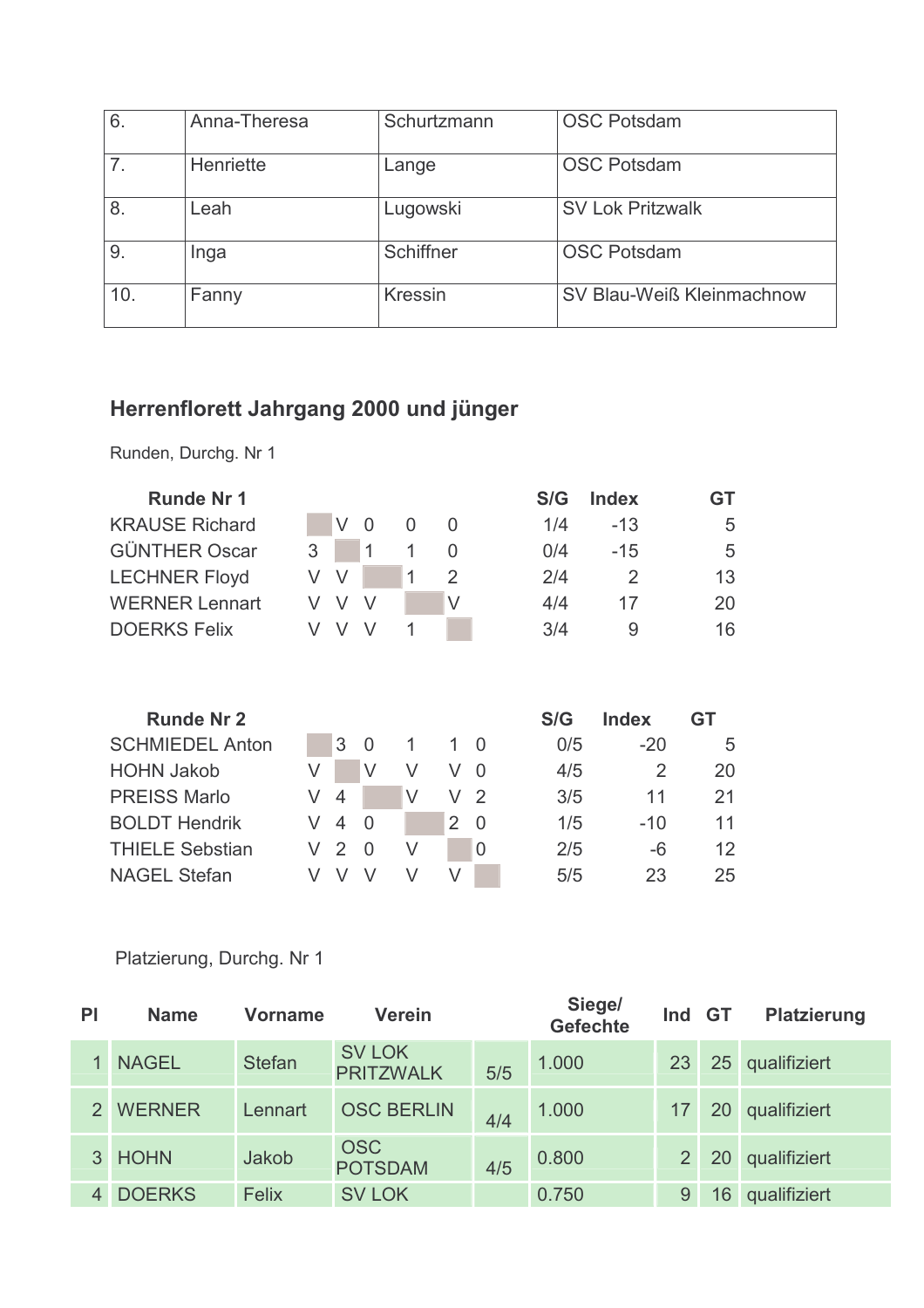|                |                  |                | <b>PRITZWALK</b>                                    | 3/4 |       |                |                 |               |
|----------------|------------------|----------------|-----------------------------------------------------|-----|-------|----------------|-----------------|---------------|
| 5              | <b>PREISS</b>    | <b>Marlo</b>   | <b>OSC</b><br><b>POTSDAM</b>                        | 3/5 | 0.600 | 11             | 21              | qualifiziert  |
| 6              | <b>LECHNER</b>   | <b>Floyd</b>   | <b>FECHTCLUB</b><br><b>BERLIN</b><br><b>SÜDWEST</b> | 2/4 | 0.500 | 2 <sup>1</sup> | 13 <sup>1</sup> | qualifiziert  |
| $\overline{7}$ | <b>THIELE</b>    | Sebastian      | <b>USC</b><br><b>MAGDEBURG</b>                      | 2/5 | 0.400 | $-6$           | 12 <sup>1</sup> | qualifiziert  |
| 8              | <b>KRAUSE</b>    | <b>Richard</b> | <b>OSC</b><br><b>POTSDAM</b>                        | 1/4 | 0.250 | $-13$          | 5               | qualifiziert  |
| 9              | <b>BOLDT</b>     | <b>Hendrik</b> | <b>TSV</b><br><b>HITZACKER</b>                      | 1/5 | 0.200 | $-10$          | 11              | qualifiziert  |
| 10             | <b>GÜNTHER</b>   | Oscar          | <b>OSC</b><br><b>POTSDAM</b>                        | 0/4 | 0.000 | $-15$          | 5 <sup>5</sup>  | qualifiziert  |
| 11             | <b>SCHMIEDEL</b> | Anton          | <b>OSC</b><br><b>POTSDAM</b>                        | 0/5 | 0.000 | $-20$          | 5 <sup>5</sup>  | ausgeschieden |

Runden, Durchg. Nr 2

| <b>Runde Nr 1</b>     |     |              |       |     |   | S/G | <b>Index</b> | GT |
|-----------------------|-----|--------------|-------|-----|---|-----|--------------|----|
| <b>KRAUSE Richard</b> |     | $\mathbf{1}$ | 2 0 3 |     |   | 0/4 | $-14$        | 6  |
| <b>PREISS Marlo</b>   | V   |              | V     | 3 V |   | 3/4 | 8            | 18 |
| <b>LECHNER Floyd</b>  | V   | 0            |       | 0   | 2 | 1/4 | $-10$        | 7  |
| <b>NAGEL Stefan</b>   | V V |              |       |     | V | 4/4 | 17           | 20 |
| <b>BOLDT Hendrik</b>  |     | V 4 V        |       |     |   | 2/4 | $-1$         | 14 |
|                       |     |              |       |     |   |     |              |    |
| <b>Runde Nr 2</b>     |     |              |       |     |   | S/G | Index        |    |

|                         |  |         |  |     | .         |              |
|-------------------------|--|---------|--|-----|-----------|--------------|
| <b>HOHN Jakob</b>       |  | V 4 1 V |  | 2/4 |           | 15           |
| GÜNTHER Oscar 1 0 0 0   |  |         |  |     | $0/4$ -19 | $\mathbf{1}$ |
| DOERKS Felix V V 1 V    |  |         |  | 3/4 | - 6       | 16           |
| WERNER Lennart V V V4 V |  |         |  | 4/4 | 17        | 19           |
| THIELE Sebstian 4 V 2 0 |  |         |  | 1/4 | $-4$      | 11           |

| PI | <b>Name</b>   | <b>Vorname</b> | <b>Verein</b>                     | Siege/<br>Gefechte | Ind GT |    | <b>Platzierung</b> |
|----|---------------|----------------|-----------------------------------|--------------------|--------|----|--------------------|
|    | <b>NAGEL</b>  | <b>Stefan</b>  | <b>SV LOK</b><br><b>PRITZWALK</b> | 1.000              |        |    | 17 20 qualifiziert |
|    | <b>WERNER</b> | Lennart        | <b>OSC BERLIN</b>                 | 1.000              |        | 19 | qualifiziert       |
| 3  | <b>PREISS</b> | <b>Marlo</b>   | <b>OSC POTSDAM</b>                | 0.750              | 8      | 18 | qualifiziert       |
|    | <b>DOERKS</b> | Felix          | <b>SV LOK</b>                     | 0.750              |        | 16 | qualifiziert       |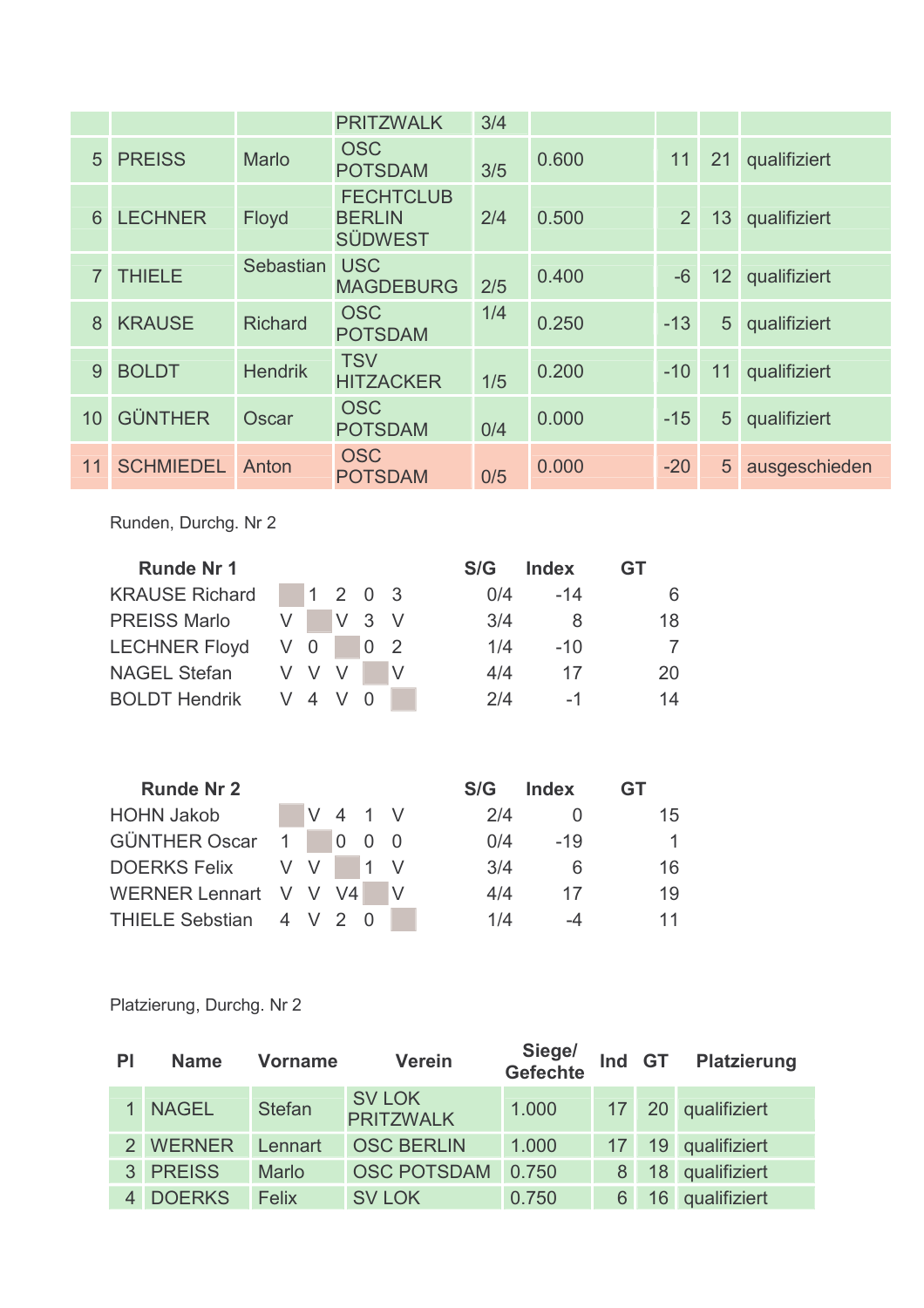|    |                      |                | <b>PRITZWALK</b>                                    |       |       |    |               |
|----|----------------------|----------------|-----------------------------------------------------|-------|-------|----|---------------|
| 5  | <b>HOHN</b>          | Jakob          | <b>OSC POTSDAM</b>                                  | 0.500 | 0     | 15 | qualifiziert  |
| 6  | <b>BOLDT</b>         | <b>Hendrik</b> | <b>TSV</b><br><b>HITZACKER</b>                      | 0.500 | $-1$  | 14 | qualifiziert  |
|    | <b>THIELE</b>        | Sebstian       | <b>USC</b><br><b>MAGDEBURG</b>                      | 0.250 |       | 11 | qualifiziert  |
| 8  | <b>LECHNER</b>       | Floyd          | <b>FECHTCLUB</b><br><b>BERLIN</b><br><b>SÜDWEST</b> | 0.250 | $-10$ |    | qualifiziert  |
| 9  | <b>KRAUSE</b>        | <b>Richard</b> | <b>OSC POTSDAM</b>                                  | 0.000 | $-14$ | 6  | ausgeschieden |
| 10 | <b>GÜNTHER Oscar</b> |                | <b>OSC POTSDAM</b>                                  | 0.000 | $-19$ |    | ausgeschieden |



- **DOERKS Felix**
- 2 DOERKS Felix  $10/0$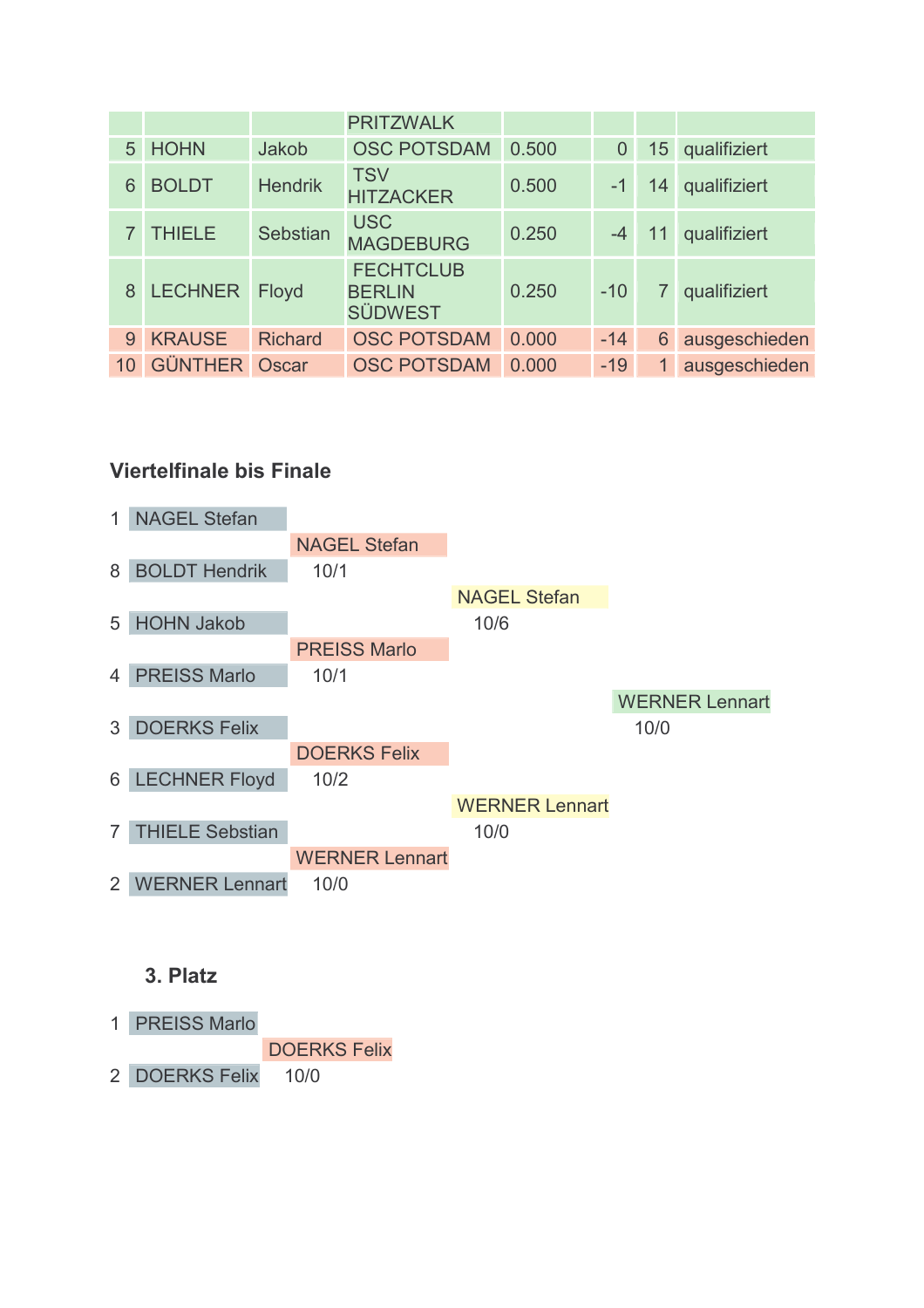# Endergebnis Herrenflorett Jahrgang 2000 und jünger

| 1.               | Lennart        | Werner        | <b>OSC Berlin</b>        |
|------------------|----------------|---------------|--------------------------|
| 2.               | <b>Stefan</b>  | Nagel         | <b>SV Lok Pritzwalk</b>  |
| 3.               | Felix          | <b>Doerks</b> | <b>SV Lok Pritzwalk</b>  |
| 4.               | Marlo          | <b>Preiss</b> | <b>OSC Potsdam</b>       |
| 5.               | Jakob          | Hohn          | <b>OSC Potsdam</b>       |
| $\overline{6}$ . | Floyd          | Lechner       | Fechtclub Berlin Südwest |
| 7.               | Sebastian      | <b>Thiele</b> | <b>USC Magdeburg</b>     |
| 8.               | <b>Hendrik</b> | <b>Boldt</b>  | <b>TSV Hitzacker</b>     |
| 9.               | Richard        | <b>Krause</b> | <b>OSC Potsdam</b>       |
| 10.              | Oscar          | Günther       | <b>OSC Potsdam</b>       |
| 11.              | Anton          | Schmiedel     | <b>OSC Potsdam</b>       |

# Damenflorett Jahrgang 1998/1999

#### Runden, Durchg. Nr 1

| <b>Runde Nr 1</b>      |   |                |                |   |                | S/G | <b>Index</b> | GT |
|------------------------|---|----------------|----------------|---|----------------|-----|--------------|----|
| <b>GOLAT Karoline</b>  |   | 1              | 1              | V | -1             | 1/4 | $-10$        | 8  |
| <b>SCHUBERT Tabea</b>  | V |                | $\overline{0}$ | V | 1              | 2/4 | 0            | 11 |
| <b>KINZEL Josefine</b> | V | V              |                | V | V              | 4/4 | 17           | 20 |
| <b>SCHIFFNER Nele</b>  | 3 | 0              | 0              |   | 0              | 0/4 | $-17$        | 3  |
| <b>WERNER Sophia</b>   | V | V              | 2              | V |                | 3/4 | 10           | 17 |
| <b>Runde Nr 2</b>      |   |                |                |   |                | S/G | <b>Index</b> | GT |
| <b>KRÜGER Miriam</b>   |   | $\overline{2}$ | -1             | 1 | $\Omega$       | 0/4 | $-16$        | 4  |
| <b>GROSSE Hannah</b>   | V |                | 3              | 2 | 1              | 1/4 | -6           | 11 |
| <b>HOPPE Helene</b>    | V | V              |                | V | 1              | 3/4 | 7            | 16 |
| <b>SCHUHMANN Irma</b>  | V | V              | 2              |   | $\overline{0}$ | 2/4 | -1           | 12 |
| VON MÖLLER Kathinka    | V | V              | V3V            |   |                | 4/4 | 16           | 18 |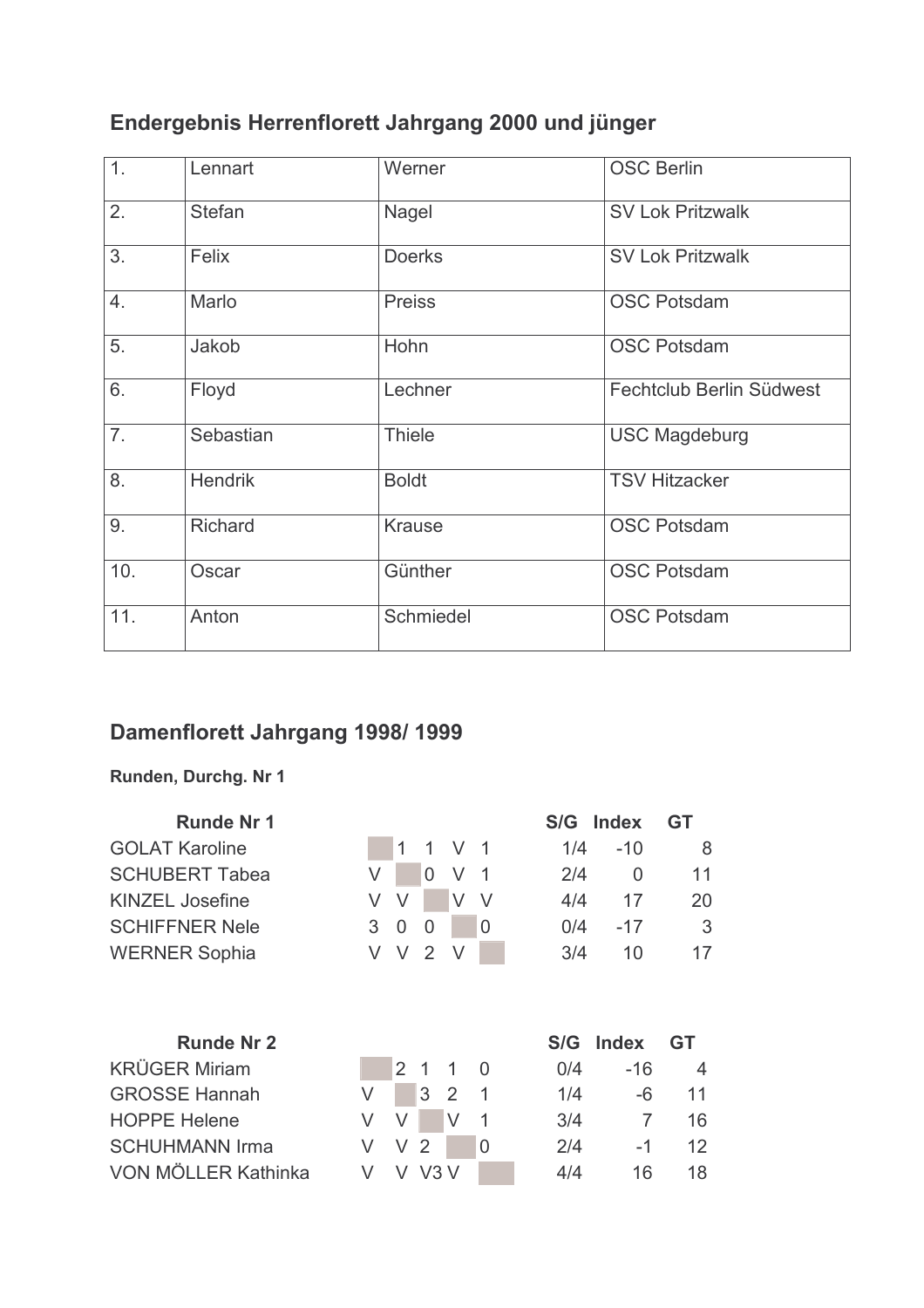| <b>Runde Nr 3</b>           |                   |          |                  |     | S/G Index GT |    |
|-----------------------------|-------------------|----------|------------------|-----|--------------|----|
| <b>GIPS Katharina</b>       |                   | V4 V 0 1 |                  | 2/4 | -3           | 10 |
| <b>SCHORIES Fabienne</b>    | $2^{\frac{1}{2}}$ | $V$ 0 1  |                  | 1/4 | -8           | 8  |
| <b>BOLDT Charlotte</b>      | $1 \quad 2$       |          | $\overline{0}$ V | 1/4 | $-11$        | -8 |
| <b>ROTNITZKY Ayla</b>       |                   |          |                  | 4/4 | 20           | 20 |
| <b>BENJACK Zoe - Jasmin</b> |                   | V V 4    |                  | 2/4 |              |    |

| PI             | <b>Name</b>                 | <b>Vorname</b>   | <b>Verein</b>                                       | Siege/<br><b>Gefechte</b> | Ind            | <b>GT</b>      | <b>Platzierung</b> |
|----------------|-----------------------------|------------------|-----------------------------------------------------|---------------------------|----------------|----------------|--------------------|
| 1              | <b>ROTNITZKY</b>            | Ayla             | <b>SV LOK</b><br><b>PRITZWALK</b>                   | 1.000                     | 20             | 20             | qualifiziert       |
| $\overline{2}$ | <b>KINZEL</b>               | Josefine         | <b>SC BERLIN</b>                                    | 1.000                     | 17             | 20             | qualifiziert       |
| 3              | <b>VON</b><br><b>MÖLLER</b> | Kathinka         | <b>SV LOK</b><br><b>PRITZWALK</b>                   | 1.000                     | 16             | 18             | qualifiziert       |
| $\overline{4}$ | <b>WERNER</b>               | Sophia           | <b>OSC</b><br><b>BERLIN</b>                         | 0.750                     | 10             | 17             | qualifiziert       |
| 5              | <b>HOPPE</b>                | <b>Helene</b>    | <b>OSC</b><br><b>POTSDAM</b>                        | 0.750                     | $\overline{7}$ | 16             | qualifiziert       |
| 6              | <b>BENJACK</b>              | Zoe -<br>Jasmin  | <b>OSC</b><br><b>POTSDAM</b>                        | 0.500                     | $\overline{2}$ | 14             | qualifiziert       |
| $\overline{7}$ | <b>SCHUBERT</b>             | <b>Tabea</b>     | <b>FECHTCLUB</b><br><b>BERLIN</b><br><b>SÜDWEST</b> | 0.500                     | $\overline{0}$ | 11             | qualifiziert       |
| 8              | <b>SCHUHMANN</b>            | Irma             | <b>BERLINER</b><br><b>FECHTCLUB</b>                 | 0.500                     | $-1$           | 12             | qualifiziert       |
| 9              | <b>GIPS</b>                 | Katharina        | <b>FECHTCLUB</b><br><b>BERLIN</b><br><b>SÜDWEST</b> | 0.500                     | $-3$           | 10             | qualifiziert       |
| 10             | <b>GROSSE</b>               | Hannah           | <b>FECHTCLUB</b><br><b>BERLIN</b><br><b>SÜDWEST</b> | 0.250                     | $-6$           | 11             | qualifiziert       |
| 11             | <b>SCHORIES</b>             | Fabienne         | <b>FECHTCLUB</b><br><b>BERLIN</b><br><b>SÜDWEST</b> | 0.250                     | $-8$           | 8              | qualifiziert       |
| 12             | <b>GOLAT</b>                | <b>Karoline</b>  | <b>FECHTCLUB</b><br><b>BERLIN</b><br><b>SÜDWEST</b> | 0.250                     | $-10$          | 8              | qualifiziert       |
| 13             | <b>BOLDT</b>                | <b>Charlotte</b> | <b>TSV</b><br><b>HITZACKER</b>                      | 0.250                     | $-11$          | 8              | ausgeschieden      |
| 14             | <b>KRÜGER</b>               | <b>Miriam</b>    | <b>FECHTCLUB</b><br><b>BERLIN</b>                   | 0.000                     | $-16$          | $\overline{4}$ | ausgeschieden      |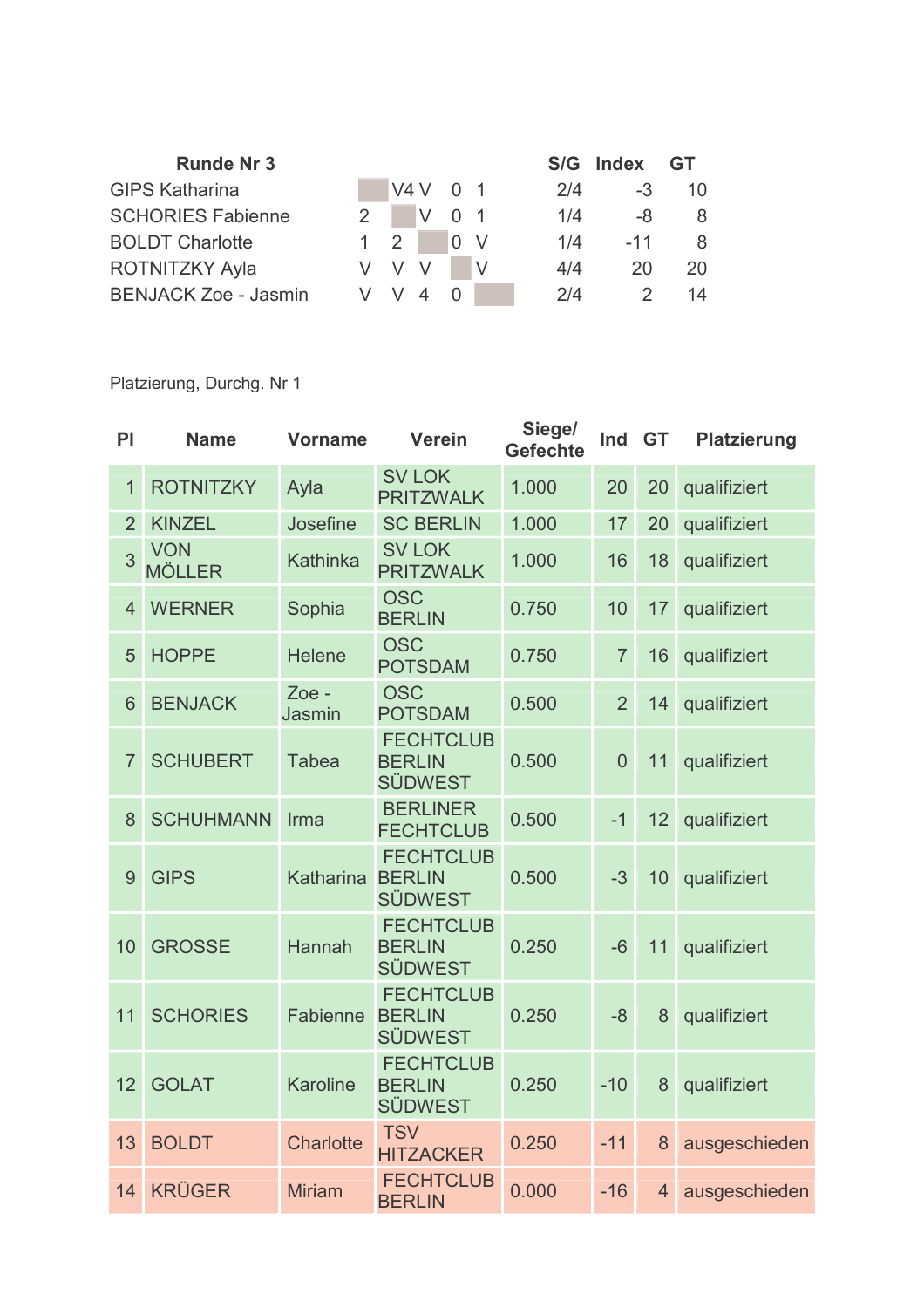|              |             | SÜDWEST                      |       |  |                     |
|--------------|-------------|------------------------------|-------|--|---------------------|
| 15 SCHIFFNER | <b>Nele</b> | <b>OSC</b><br><b>POTSDAM</b> | 0.000 |  | -17 3 ausgeschieden |

Runden, Durchg. Nr 2

| <b>Runde Nr 1</b>        |    |   |                |                |                |        |     | S/G Index GT |    |
|--------------------------|----|---|----------------|----------------|----------------|--------|-----|--------------|----|
| <b>SCHORIES Fabienne</b> |    | 3 | $\overline{1}$ | $\overline{1}$ | 0 <sub>1</sub> |        | 0/5 | $-18$        | 6  |
| <b>GIPS Katharina</b>    | V4 |   | V4 0           |                |                |        | 2/5 | $-11$        | 10 |
| <b>SCHUHMANN Irma</b>    |    | 3 |                |                |                |        | 1/5 | -8           | 12 |
| <b>ROTNITZKY Ayla</b>    | V  |   | V              |                |                | $\vee$ | 5/5 | 18           | 25 |
| <b>HOPPE Helene</b>      | V  |   | V              |                |                |        | 3/5 | 5            | 18 |
| <b>WERNER Sophia</b>     |    |   |                | 4              |                |        | 4/5 | 14           | 24 |
|                          |    |   |                |                |                |        |     |              |    |

| <b>Runde Nr 2</b>           |         |                |           |      |                |     | S/G Index GT |     |
|-----------------------------|---------|----------------|-----------|------|----------------|-----|--------------|-----|
| <b>GROSSE Hannah</b>        |         |                | V V 1 1 1 |      |                | 2/5 | $-3$         | 13  |
| <b>SCHUBERT Tabea</b>       |         |                | V V 2 0   |      |                | 2/5 | -6           | 13  |
| <b>GOLAT Karoline</b>       |         | 2 <sup>1</sup> |           | $10$ |                | 1/5 | $-14$        | - 8 |
| <b>BENJACK Zoe - Jasmin</b> | $V$ 2 2 |                |           |      | $1 \text{ V3}$ | 2/5 | $-5$         | 13  |
| <b>KINZEL Josefine</b>      |         | V V            |           |      | V <sub>3</sub> | 5/5 | 17           | 23  |
| VON MÖLLER Kathinka         | V V V   |                |           |      |                | 3/5 | 11           | 18. |

| PI             | <b>Name</b>                 | <b>Vorname</b>         | <b>Verein</b>                                       | Siege/<br><b>Gefechte</b> | Ind  | <b>GT</b> | <b>Platzierung</b> |
|----------------|-----------------------------|------------------------|-----------------------------------------------------|---------------------------|------|-----------|--------------------|
| 1              | <b>ROTNITZKY</b>            | Ayla                   | <b>SV LOK</b><br><b>PRITZWALK</b>                   | 1.000                     | 18   | 25        | qualifiziert       |
| $\overline{2}$ | <b>KINZEL</b>               | Josefine               | <b>SC BERLIN</b>                                    | 1.000                     | 17   | 23        | qualifiziert       |
| 3              | <b>WERNER</b>               | Sophia                 | <b>OSC BERLIN</b>                                   | 0.800                     | 14   | 24        | qualifiziert       |
|                | <b>VON</b><br><b>MÖLLER</b> | Kathinka               | <b>SV LOK</b><br><b>PRITZWALK</b>                   | 0.600                     | 11   | 18        | qualifiziert       |
| 5              | <b>HOPPE</b>                | <b>Helene</b>          | <b>OSC</b><br><b>POTSDAM</b>                        | 0.600                     | 5    | 18        | qualifiziert       |
| 6              | <b>GROSSE</b>               | Hannah                 | <b>FECHTCLUB</b><br><b>BERLIN</b><br><b>SÜDWEST</b> | 0.400                     | $-3$ | 13        | qualifiziert       |
| $\overline{7}$ | <b>BENJACK</b>              | Zoe -<br><b>Jasmin</b> | <b>OSC</b><br><b>POTSDAM</b>                        | 0.400                     | $-5$ | 13        | qualifiziert       |
| 8              | <b>SCHUBERT</b>             | Tabea                  | <b>FECHTCLUB</b><br><b>BERLIN</b><br><b>SÜDWEST</b> | 0.400                     | $-6$ | 13        | qualifiziert       |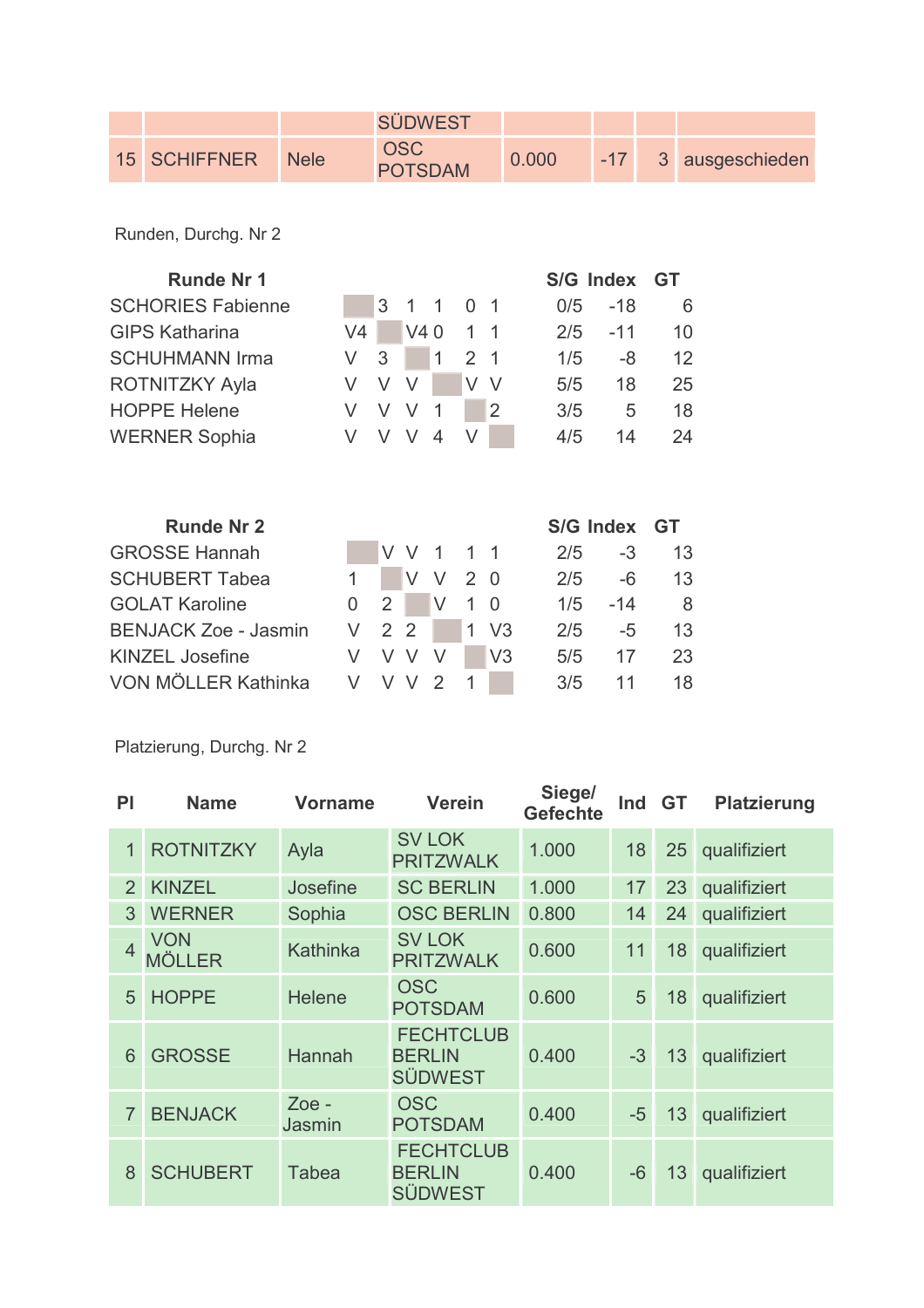|    | <b>GIPS</b>      | Katharina       | <b>FECHTCLUB</b><br><b>BERLIN</b><br><b>SÜDWEST</b> | 0.400 | $-11$ |   | 10 ausgeschieden    |
|----|------------------|-----------------|-----------------------------------------------------|-------|-------|---|---------------------|
| 10 | <b>SCHUHMANN</b> | Irma            | <b>BERLINER</b><br><b>FECHTCLUB</b>                 | 0.200 |       |   | -8 12 ausgeschieden |
|    | <b>GOLAT</b>     | <b>Karoline</b> | <b>FECHTCLUB</b><br><b>BERLIN</b><br><b>SÜDWEST</b> | 0.200 | $-14$ | 8 | ausgeschieden       |
|    | 12 SCHORIES      | Fabienne        | <b>FECHTCLUB</b><br><b>BERLIN</b><br><b>SÜDWEST</b> | 0.000 | $-18$ | 6 | ausgeschieden       |



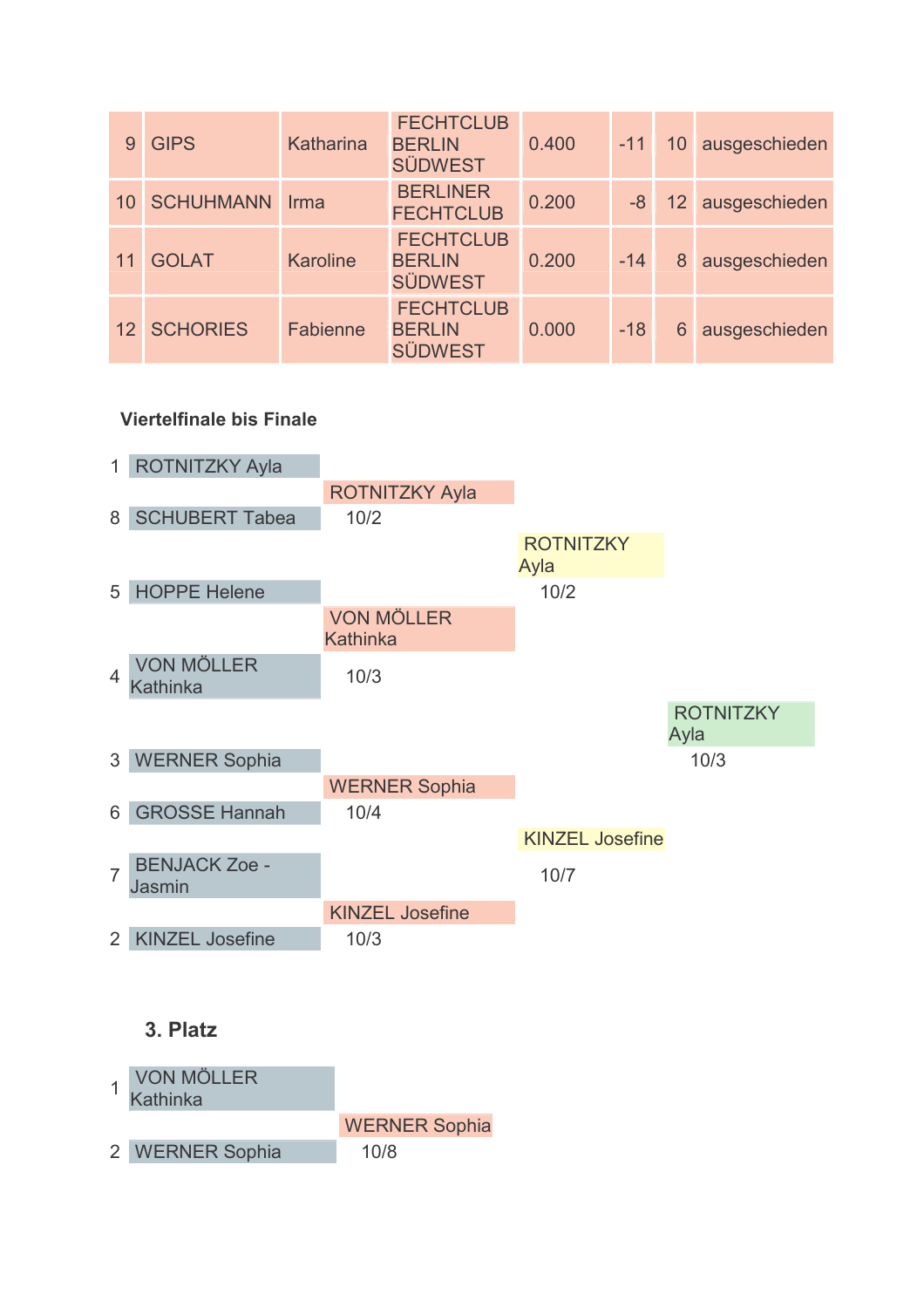### Endergebnis Damenflorett nach Jahrgängen

# **Damenflorett Jahrgang 1998**

| 1. | Ayla       | Rotnitzky      | <b>SV Lok Pritzwalk</b>            |
|----|------------|----------------|------------------------------------|
| 2. | Josefine   | Kinzel         | <b>SC Berlin</b>                   |
| 3. | Helene     | Hoppe          | <b>OSC Potsdam</b>                 |
| 4. | Hannah     | Grosse         | <b>Fechtclub Berlin</b><br>Südwest |
| 5. | Zoe-Jasmin | <b>Benjack</b> | <b>OSC Potsdam</b>                 |
| 6. | Irma       | Schuhmann      | <b>Berliner Fechtclub</b>          |
| 7. | Karoline   | Golat          | <b>Fechtclub Berlin</b><br>Südwest |
| 8. | Charlotte  | <b>Boldt</b>   | <b>TSV Hitzacker</b>               |

### **Damenflorett Jahrgang 1999**

| 1.               | Sophia    | Werner          | <b>OSC Berlin</b>                  |
|------------------|-----------|-----------------|------------------------------------|
| $\overline{2}$ . | Kathinka  | von Möller      | <b>SV Lok Pritzwalk</b>            |
| $\overline{3}$   | Tabea     | Schubert        | <b>Fechtclub Berlin</b><br>Südwest |
| $\overline{4}$   | Katharina | Gips            | <b>Fechtclub Berlin</b><br>Südwest |
| $\overline{5}$ . | Fabienne  | <b>Schories</b> | <b>Fechtclub Berlin</b><br>Südwest |

# **Herrenflorett Jahrgang 1998**

Runden, Durchg. Nr 1

| <b>Runde Nr 1</b>           |         |  |           |     | S/G Index GT |        |
|-----------------------------|---------|--|-----------|-----|--------------|--------|
| <b>SCHRÖTER Paul Martin</b> |         |  | V V 3 V   |     | 3/4<br>-12   | -18    |
| <b>FORCHNER Enno</b>        |         |  | $0$ V O V | 2/4 | $-4$         | - 10 - |
| <b>PLONSKY Manuel</b>       |         |  | 1 3 V1 V  | 2/4 | $-3$         | 10 I   |
| <b>MILLER Moritz</b>        | V V 1 L |  |           | 3/4 | -12          | 16.    |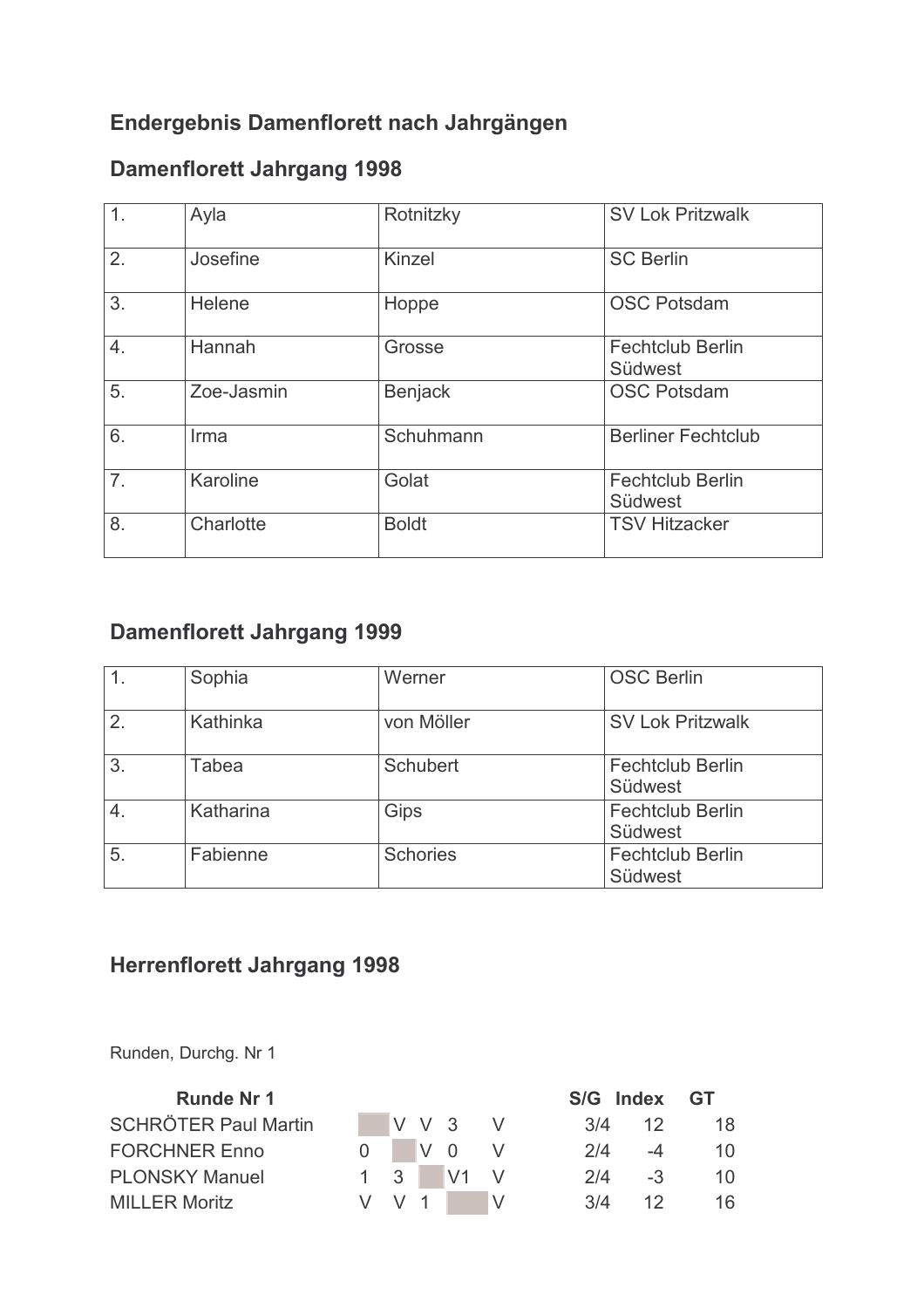| <b>MAUL Moritz</b>        | 0      |   | 120            |          |        |     | 0/4 | $-17$ | 3         |
|---------------------------|--------|---|----------------|----------|--------|-----|-----|-------|-----------|
| <b>Runde Nr 2</b>         |        |   |                |          |        |     | S/G | Index | <b>GT</b> |
| <b>SCHULZE Jasper</b>     |        | 1 | $\Omega$       | 0        | - 0    | - 0 | 0/5 | $-21$ | 1         |
| <b>ORTH Yannik</b>        | V      |   | V <sub>3</sub> | V1 V     |        |     | 5/5 | 15    | 19        |
| <b>WINKLER Tim</b>        | 2<br>V |   |                | $\Omega$ | V      | V   | 3/5 | 11    | 17        |
| <b>PICHLER Leonardo</b>   | V<br>0 |   | V <sub>2</sub> |          | V      | V   | 4/5 | 14    | 17        |
| <b>LIEDTKE Maximilian</b> | V<br>0 |   | 1              | 2        |        | 3   | 1/5 | -9    | 11        |
| <b>METZE Malte</b>        | V2.    |   | O              | O        | $\vee$ |     | 2/5 | -10   | 8         |

Platzierung, Durchg. Nr 1

| <b>PI</b>      | <b>Name</b>     | <b>Vorname</b>        | <b>Verein</b>                             | Siege/<br><b>Gefechte</b> | Ind   | <b>GT</b> | <b>Platzierung</b> |
|----------------|-----------------|-----------------------|-------------------------------------------|---------------------------|-------|-----------|--------------------|
| 1              | <b>ORTH</b>     | Yannik                | <b>FECHTSPORTCLUB</b><br><b>BERLIN</b>    | 1.000                     | 15    | 19        | qualifiziert       |
| $\overline{2}$ | <b>PICHLER</b>  | Leonardo              | <b>OSC POTSDAM</b>                        | 0.800                     | 14    | 17        | qualifiziert       |
| 3              | <b>SCHRÖTER</b> | Paul<br><b>Martin</b> | <b>SC BERLIN</b>                          | 0.750                     | 12    | 18        | qualifiziert       |
| 4              | <b>MILLER</b>   | <b>Moritz</b>         | <b>VFL PINNEBERG</b>                      | 0.750                     | 12    | 16        | qualifiziert       |
| 5              | <b>WINKLER</b>  | Tim                   | <b>FCB/SW</b>                             | 0.600                     | 11    | 17        | qualifiziert       |
| 6              | <b>PLONSKY</b>  | <b>Manuel</b>         | <b>FECHTSPORTCLUB</b><br><b>BERLIN</b>    | 0.500                     | $-3$  | 10        | qualifiziert       |
| $\overline{7}$ | <b>FORCHNER</b> | Enno                  | <b>OSC POTSDAM</b>                        | 0.500                     | $-4$  | 10        | qualifiziert       |
| 8              | <b>METZE</b>    | <b>Malte</b>          | <b>SV BLAU WEIß</b><br><b>KLEIMACHNOW</b> | 0.400                     | $-10$ | 8         | qualifiziert       |
| 9              | <b>LIEDTKE</b>  | <b>Maximilian</b>     | <b>SV LOK</b><br><b>PRITZWALK</b>         | 0.200                     | $-9$  | 11        | qualifiziert       |
| 10             | <b>MAUL</b>     | <b>Moritz</b>         | <b>TSV HITZACKER</b>                      | 0.000                     | $-17$ | 3         | qualifiziert       |
| 11             | <b>SCHULZE</b>  | Jasper                | <b>BERLINER</b><br><b>FECHTCLUB</b>       | 0.000                     | $-21$ |           | ausgeschieden      |

Runden, Durchg. Nr 2

| <b>Runde Nr 1</b>         |                   |              |    | S/G         | Index | - GT            |
|---------------------------|-------------------|--------------|----|-------------|-------|-----------------|
| <b>FORCHNER Enno</b>      |                   | $V 4 1 2$    |    | 1/4         | -5    | 12 <sup>°</sup> |
| <b>LIEDTKE Maximilian</b> | $2 \mid 1 \mid 1$ |              |    | $0/4$ $-14$ |       | 6               |
| <b>MILLER Moritz</b>      | V V               | $\sqrt{2}$ 2 |    | 3/4         | -3    | 14              |
| <b>WINKLER Tim</b>        | VV 1              |              | Ι3 | 2/4         | 6     | 14              |
| <b>ORTH Yannik</b>        | V V               | $V$ $V4$     |    | 4/4         | 10    | 19              |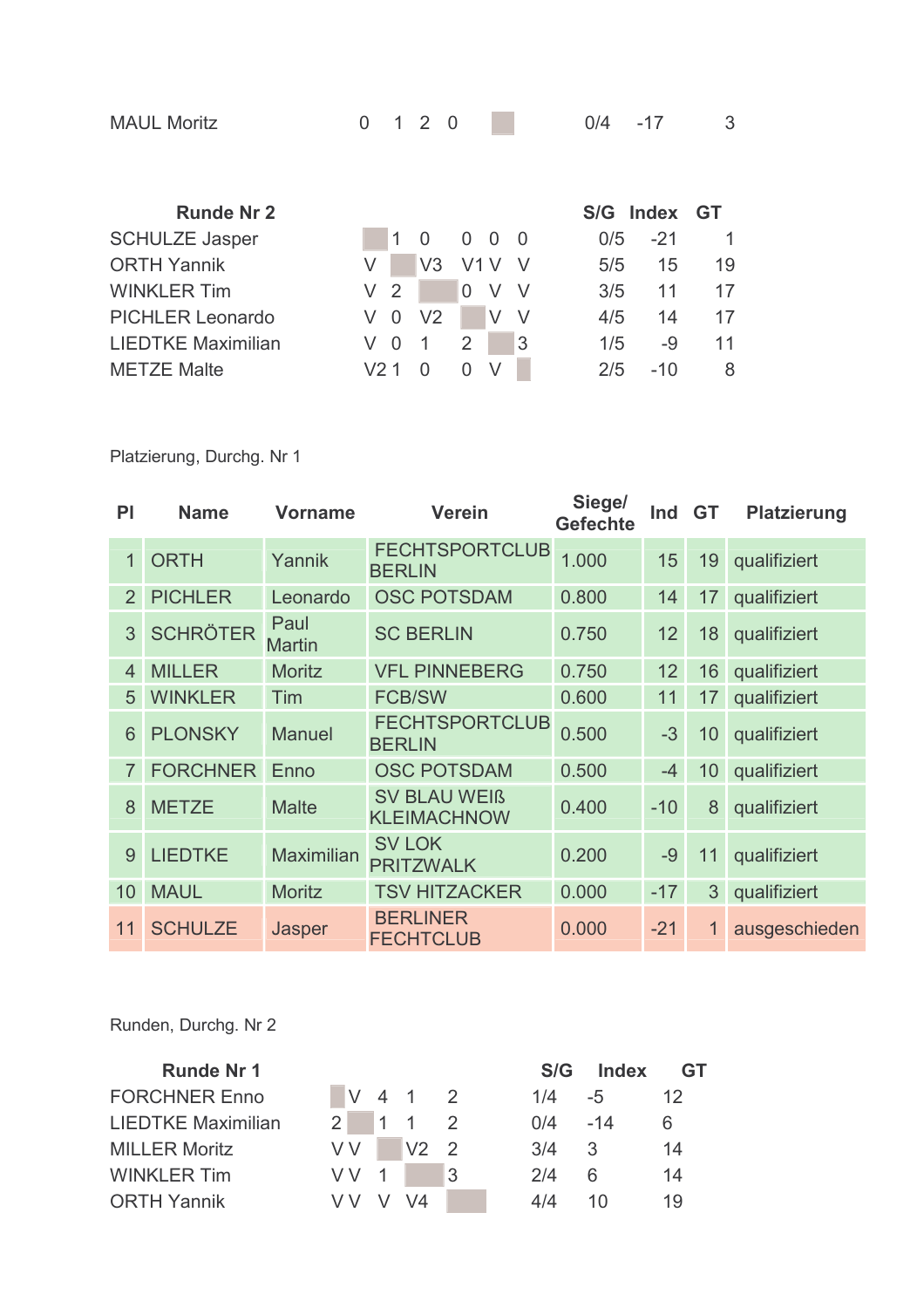| <b>Runde Nr 2</b>           |                            |     |                  |     | S/G Index GT |           |
|-----------------------------|----------------------------|-----|------------------|-----|--------------|-----------|
| <b>PICHLER Leonardo</b>     |                            |     | IV V V V         | 4/4 | 17           | <b>20</b> |
| <b>SCHRÖTER Paul Martin</b> |                            |     | IV V V           | 3/4 | 10           | 16        |
| <b>METZE Malte</b>          | 2 0                        |     | $\overline{3}$ V | 1/4 | -5           | 10        |
| <b>PLONSKY Manuel</b>       | $0 \quad 0 \quad \sqrt{4}$ |     |                  | 2/4 | $-7$         | 9         |
| <b>MAUL Moritz</b>          |                            | 113 |                  | 0/4 | $-15$        | 5         |

Platzierung, Durchg. Nr 2

| PI             | <b>Name</b>     | <b>Vorname</b>        | <b>Verein</b>                             | Siege/<br><b>Gefechte</b> | Ind            | - GT           | <b>Platzierung</b> |
|----------------|-----------------|-----------------------|-------------------------------------------|---------------------------|----------------|----------------|--------------------|
| $\mathbf{1}$   | <b>PICHLER</b>  | Leonardo              | <b>OSC POTSDAM</b>                        | 1.000                     | 17             | 20             | qualifiziert       |
| $\mathcal{P}$  | <b>ORTH</b>     | Yannik                | <b>FECHTSPORTCLUB</b><br><b>BERLIN</b>    | 1.000                     | 10             | 19             | qualifiziert       |
| 3 <sup>1</sup> | <b>SCHRÖTER</b> | Paul<br><b>Martin</b> | <b>SC BERLIN</b>                          | 0.750                     | 10             | 16             | qualifiziert       |
| 4              | <b>MILLER</b>   | <b>Moritz</b>         | <b>VFL PINNEBERG</b>                      | 0.750                     | 3              | 14             | qualifiziert       |
| 5              | <b>WINKLER</b>  | Tim                   | <b>FCB/SW</b>                             | 0.500                     | $6\phantom{1}$ | 14             | qualifiziert       |
| 6              | <b>PLONSKY</b>  | <b>Manuel</b>         | <b>FECHTSPORTCLUB</b><br><b>BERLIN</b>    | 0.500                     | $-7$           | 9              | qualifiziert       |
|                | <b>FORCHNER</b> | Enno                  | <b>OSC POTSDAM</b>                        | 0.250                     | $-5$           | 12             | qualifiziert       |
| 8              | <b>METZE</b>    | <b>Malte</b>          | <b>SV BLAU WEIß</b><br><b>KLEIMACHNOW</b> | 0.250                     | $-5$           | 10             | qualifiziert       |
| 9              | <b>LIEDTKE</b>  | <b>Maximilian</b>     | <b>SV LOK</b><br><b>PRITZWALK</b>         | 0.000                     | $-14$          | 6              | ausgeschieden      |
| 10             | <b>MAUL</b>     | <b>Moritz</b>         | <b>TSV HITZACKER</b>                      | 0.000                     | $-15$          | 5 <sup>5</sup> | ausgeschieden      |

#### **Viertelfinale bis Finale**



**MILLER** Moritz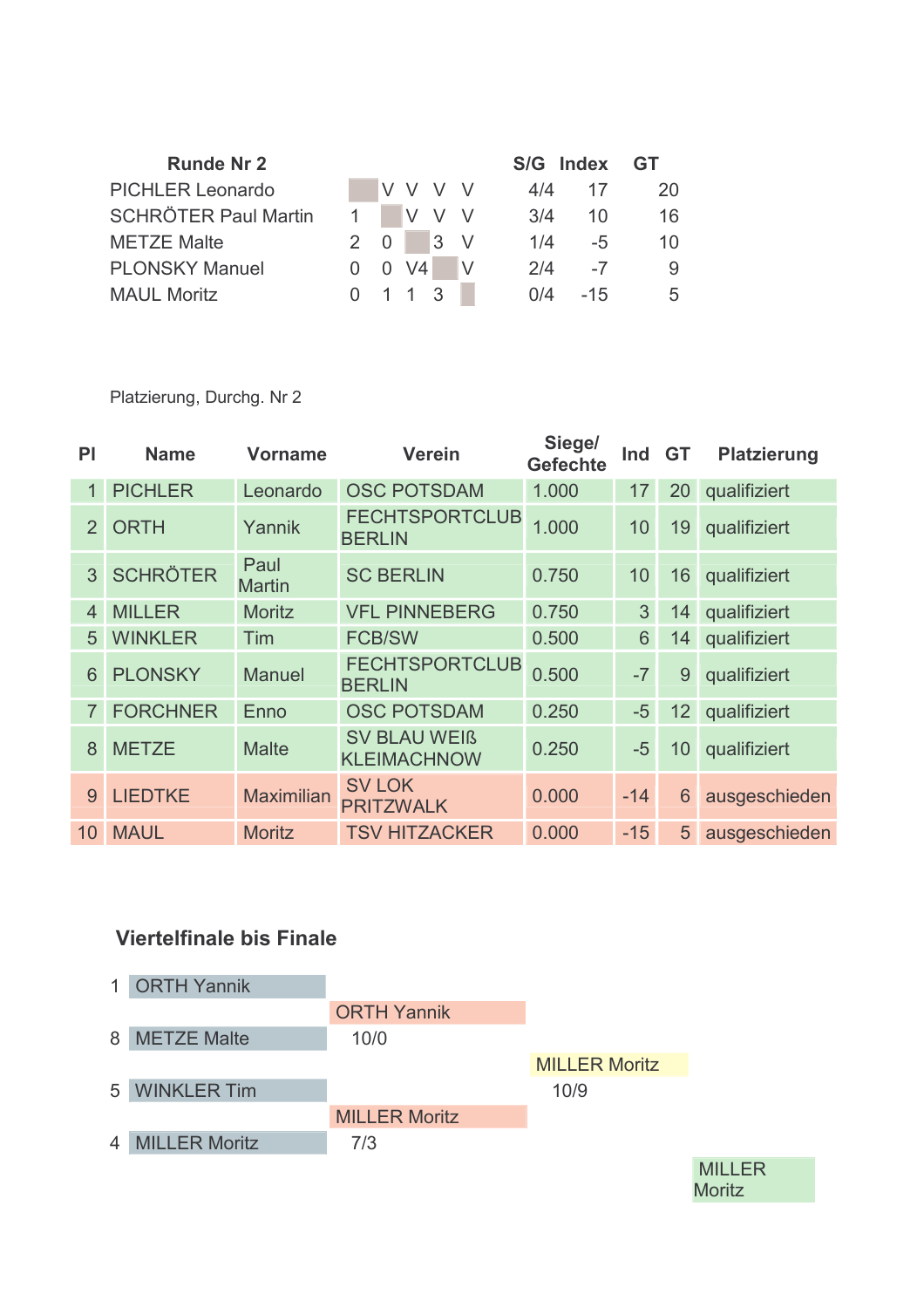| 3              | <b>SCHRÖTER Paul</b><br><b>Martin</b> |                                       |                            | 10/9 |
|----------------|---------------------------------------|---------------------------------------|----------------------------|------|
|                |                                       | <b>SCHRÖTER Paul</b><br><b>Martin</b> |                            |      |
|                | 6 PLONSKY Manuel                      | 10/1                                  |                            |      |
|                |                                       |                                       | <b>PICHLER</b><br>Leonardo |      |
| $\overline{7}$ | <b>FORCHNER Enno</b>                  |                                       | 8/1                        |      |
|                |                                       | <b>PICHLER Leonardo</b>               |                            |      |
|                | 2 PICHLER Leonardo                    | 10/0                                  |                            |      |
|                |                                       |                                       |                            |      |
|                |                                       |                                       |                            |      |
|                | 3. Platz                              |                                       |                            |      |

1 ORTH Yannik **SCHRÖTER Paul Martin** 2 SCHRÖTER Paul Martin  $10/0$ 

### Endergebnis Herrenflorett Jahrgang 1998

| 1.             | Moritz             | <b>Miller</b> | <b>VFL Pinneberg</b>               |
|----------------|--------------------|---------------|------------------------------------|
| 2.             | Leonardo           | Pichler       | <b>OSC Potsdam</b>                 |
| 3.             | <b>Paul Martin</b> | Schröter      | <b>SC Berlin</b>                   |
| 4.             | Yannik             | Orth          | Fechtsportclub Berlin              |
| 5.             | Tim                | Winkler       | <b>Fechtclub Berlin</b><br>Südwest |
| 6.             | Manuel             | Plonsky       | Fechtsportclub Berlin              |
| 7 <sub>1</sub> | Enno               | Forchner      | <b>OSC Potsdam</b>                 |
| 8.             | <b>Malte</b>       | Metze         | SV Blau-Weiß<br>Kleinmachnow       |
| 9.             | Maximilian         | Liedtke       | <b>SV Lok Pritzwalk</b>            |
| 10.            | Moritz             | Maul          | <b>TSV Hitzacker</b>               |
| 11.            | Jasper             | Schulze       | <b>Berliner Fechtclub</b>          |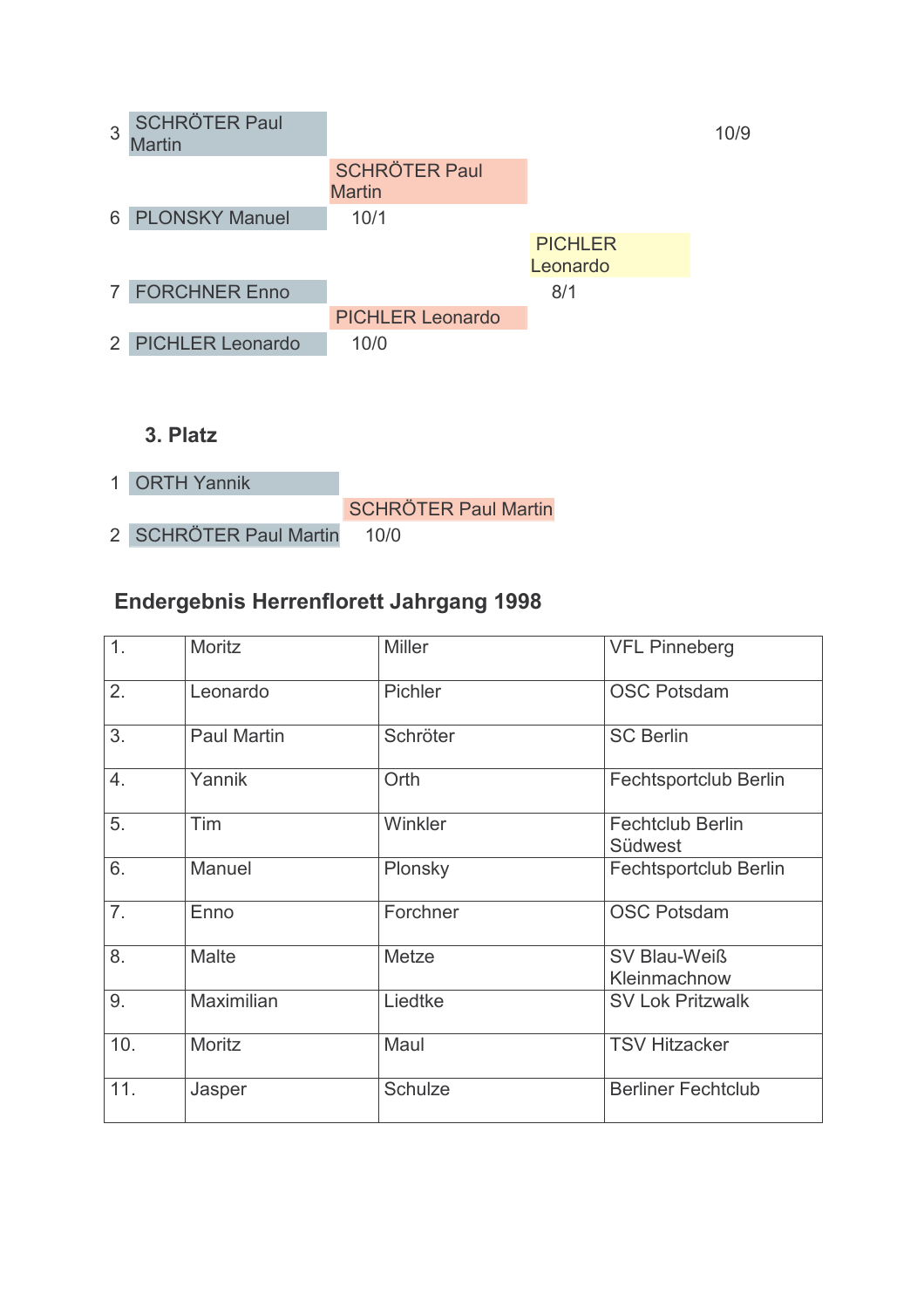# **Herrenflorett Jahrgang 1999**

Runden, Durchg. Nr 1

| <b>Runde Nr 1</b>         |     |     |              |                |                |                |                | S/G      | Index        | GT |
|---------------------------|-----|-----|--------------|----------------|----------------|----------------|----------------|----------|--------------|----|
| <b>MIESEL Federico</b>    |     | V   | $\mathsf{X}$ | $\vee$         | - V            | 4 V            |                | 4/5      | 13           | 24 |
| <b>GRIMME Nino</b>        | 0   |     | X            | $\overline{1}$ | 2 <sub>3</sub> |                | $\overline{4}$ | 0/5      | $-15$        | 10 |
| <b>SIEVERS Tassilo</b>    | N   | - N |              | N              | N              | $\overline{N}$ | $\mathsf{N}$   | forfait1 |              |    |
| <b>CONRAD Caspar</b>      | 4   | - V | X            |                | V3V            |                | -V             | 4/5      | 11           | 22 |
| <b>NEUHOFF Peter</b>      | 2 V |     | $\mathsf{X}$ | $\overline{2}$ |                | 4              | V              | 2/5      | 0            | 18 |
| <b>THEODOR Manuel</b>     | V   | - V | $\mathsf{X}$ | -1             | V              |                | $\overline{4}$ | 3/5      | -1           | 20 |
| <b>STEINERT Sebastian</b> | 0   | V   | X 2 3        |                |                | V              |                | 2/5      | -8           | 15 |
|                           |     |     |              |                |                |                |                |          |              |    |
|                           |     |     |              |                |                |                |                |          |              |    |
| <b>Runde Nr 2</b>         |     |     |              |                |                |                |                | S/G      | <b>Index</b> | GT |

| 1141147.111 E             |               |           |    |  |     |                         |     |
|---------------------------|---------------|-----------|----|--|-----|-------------------------|-----|
| <b>LANGE Jonas</b>        |               | 1 1 4 0 0 |    |  |     | $0/5 -19$               | - 6 |
| <b>TILING Leonard</b>     |               | 0 V V 1   |    |  | 3/5 | $\overline{\mathbf{3}}$ | 16  |
| <b>UDES Lucan</b>         | $V V$ V V1 V3 |           |    |  | 5/5 | 17                      | 19  |
| <b>BRUCHNER Alexander</b> | V 0 0 1 2     |           |    |  | 1/5 | $-16$                   | - 8 |
| <b>KERN Leopold</b>       | V 2 0 V 2     |           |    |  | 2/5 | 2                       | -14 |
| <b>KRUSE Ossip</b>        | $V$ $V$ 1     |           | VV |  | 4/5 | 13                      | 21  |

| <b>PI</b>      | <b>Name</b>     | <b>Vorname</b>   | <b>Verein</b>                             | Siege/<br><b>Gefechte</b> | Ind GT         |    | <b>Platzierung</b> |
|----------------|-----------------|------------------|-------------------------------------------|---------------------------|----------------|----|--------------------|
| 1              | <b>UDES</b>     | Lucan            | <b>OSC BERLIN</b>                         | 1.000                     | 17             | 19 | qualifiziert       |
| $\overline{2}$ | <b>MIESEL</b>   | Federico         | <b>OSC BERLIN</b>                         | 0.800                     | 13             | 24 | qualifiziert       |
| 3              | <b>KRUSE</b>    | Ossip            | <b>FG ROTATION</b><br><b>BERLIN</b>       | 0.800                     | 13             | 21 | qualifiziert       |
| 4              | <b>CONRAD</b>   | Caspar           | <b>OSC BERLIN</b>                         | 0.800                     | 11             | 22 | qualifiziert       |
| 5              | <b>TILING</b>   | Leonard          | <b>SV BLAU WEIß</b><br><b>KLEIMACHNOW</b> | 0.600                     | 3              | 16 | qualifiziert       |
| 6              | <b>THEODOR</b>  | <b>Manuel</b>    | <b>SV LOK</b><br><b>PRITZWALK</b>         | 0.600                     | $-1$           | 20 | qualifiziert       |
| $\overline{7}$ | <b>KERN</b>     | Leopold          | <b>BFC</b>                                | 0.400                     | 2 <sup>1</sup> | 14 | qualifiziert       |
| 8              | <b>NEUHOFF</b>  | Peter            | <b>OSC</b><br><b>POTSDAM</b>              | 0.400                     | $\overline{0}$ | 18 | qualifiziert       |
| 9              | <b>STEINERT</b> | <b>Sebastian</b> | <b>FECHTCLUB</b><br><b>BERLIN</b>         | 0.400                     | $-8$           | 15 | qualifiziert       |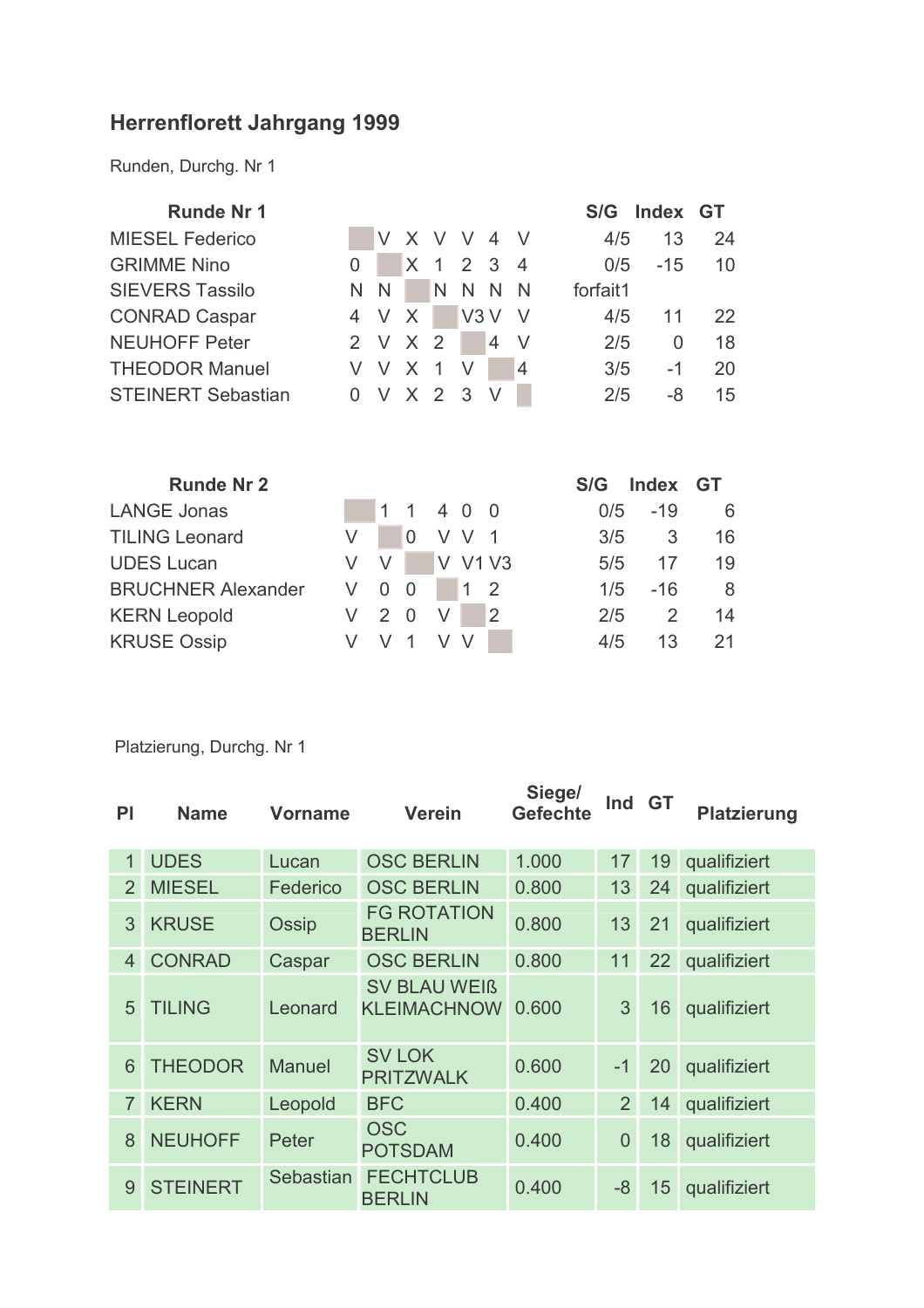|                       |             | <b>SÜDWEST</b>                           |       |       |          |                 |
|-----------------------|-------------|------------------------------------------|-------|-------|----------|-----------------|
| 10 BRUCHNER Alexander |             | <b>OSC</b><br><b>POTSDAM</b>             | 0.200 | $-16$ | 8        | qualifiziert    |
| <sup>11</sup> GRIMME  | <b>Nino</b> | <b>SV BLAU WEIß</b><br>KLEIMACHNOW 0.000 |       |       | $-15$ 10 | ausgeschieden   |
| <b>LANGE</b>          | Jonas       | <b>SV LOK</b><br><b>PRITZWALK</b>        | 0.000 | $-19$ |          | 6 ausgeschieden |

Runden, Durchg. Nr 2

| <b>Runde Nr 1</b>         |             |           |                |                |     | S/G Index GT |    |
|---------------------------|-------------|-----------|----------------|----------------|-----|--------------|----|
| <b>UDES Lucan</b>         |             | 3 V3 V4 V |                |                | 3/4 | 8            | 15 |
| <b>CONRAD Caspar</b>      | V4          | V V V3    |                |                | 4/4 | 11           | 17 |
| <b>TILING Leonard</b>     | $1 \quad 1$ |           | V <sub>0</sub> |                | 1/4 | -9           |    |
| <b>STEINERT Sebastian</b> | $1 \t0 \t3$ |           |                | $\overline{2}$ | 0/4 | $-13$        | 6  |
| <b>NEUHOFF Peter</b>      |             | 1 2 V V   |                |                | 2/4 | 3            | 13 |

|  |             |                 |                                     | 15              | 20                                              |
|--|-------------|-----------------|-------------------------------------|-----------------|-------------------------------------------------|
|  |             |                 |                                     | $-4$            | 10                                              |
|  |             |                 |                                     | 12 <sup>1</sup> | 19                                              |
|  |             |                 |                                     | $-15$           | 5                                               |
|  |             |                 |                                     | -8              | 9                                               |
|  | $0 \t1 \t1$ | $0 \t3 \t1 \tV$ | V V V V<br>0 V V4<br>4 V V V<br>- 3 |                 | S/G Index GT<br>4/4<br>2/4<br>3/4<br>0/4<br>1/4 |

| ΡI             | <b>Name</b>    | <b>Vorname</b> | <b>Verein</b>                       | Siege/<br><b>Gefechte</b> | Ind GT |    | <b>Platzierung</b> |
|----------------|----------------|----------------|-------------------------------------|---------------------------|--------|----|--------------------|
|                | <b>KRUSE</b>   | Ossip          | <b>FG ROTATION</b><br><b>BERLIN</b> | 1.000                     | 15     | 20 | qualifiziert       |
| $\overline{2}$ | <b>CONRAD</b>  | Caspar         | <b>OSC BERLIN</b>                   | 1.000                     | 11     | 17 | qualifiziert       |
| 3              | <b>MIESEL</b>  | Federico       | <b>OSC BERLIN</b>                   | 0.750                     | 12     | 19 | qualifiziert       |
| 4              | <b>UDES</b>    | Lucan          | <b>OSC BERLIN</b>                   | 0.750                     | 8      | 15 | qualifiziert       |
| 5              | <b>NEUHOFF</b> | Peter          | <b>OSC</b><br><b>POTSDAM</b>        | 0.500                     | 3      | 13 | qualifiziert       |
| 6              | <b>KERN</b>    | Leopold        | <b>BFC</b>                          | 0.500                     | $-4$   | 10 | qualifiziert       |
| 7              | <b>THEODOR</b> | <b>Manuel</b>  | <b>SV LOK</b>                       | 0.250                     | -8     | 9  | qualifiziert       |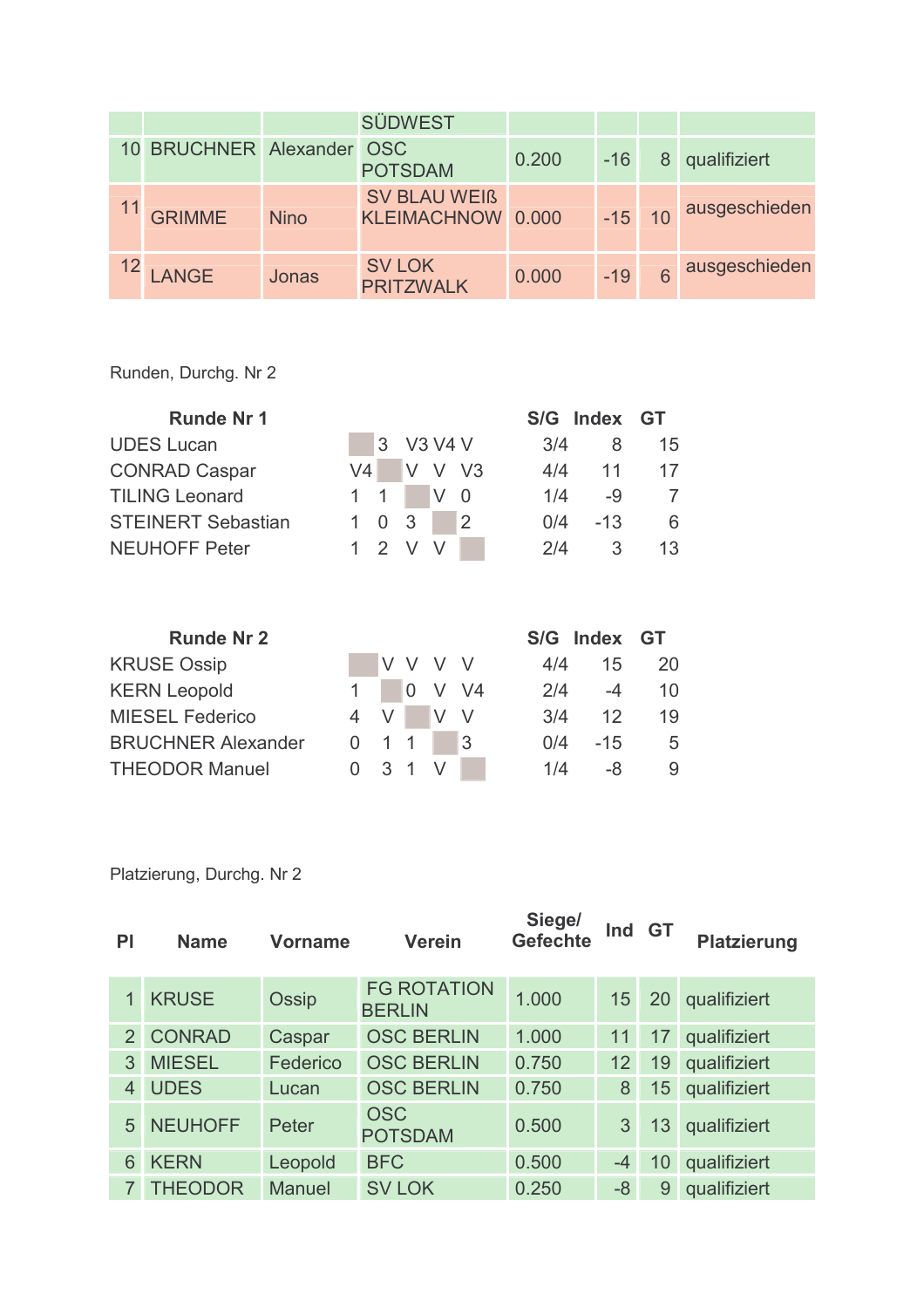|              |                           |           | <b>PRITZWALK</b>                                    |       |       |   |               |
|--------------|---------------------------|-----------|-----------------------------------------------------|-------|-------|---|---------------|
|              | <b>TILING</b>             | Leonard   | <b>SV BLAU WEIß</b><br>KLEIMACHNOW 0.250            |       | -9    |   | qualifiziert  |
| $\mathbf{Q}$ | STEINERT                  | Sebastian | <b>FECHTCLUB</b><br><b>BERLIN</b><br><b>SÜDWEST</b> | 0.000 | $-13$ | 6 | ausgeschieden |
|              | 10 BRUCHNER Alexander OSC |           | <b>POTSDAM</b>                                      | 0.000 | $-15$ | 5 | ausgeschieden |



#### 3. Platz



### **Endergebnis Herrenflorett Jahrgang 1999**

| Caspar | Conrad | <b>OSC Berlin</b> |  |  |
|--------|--------|-------------------|--|--|
|        |        |                   |  |  |